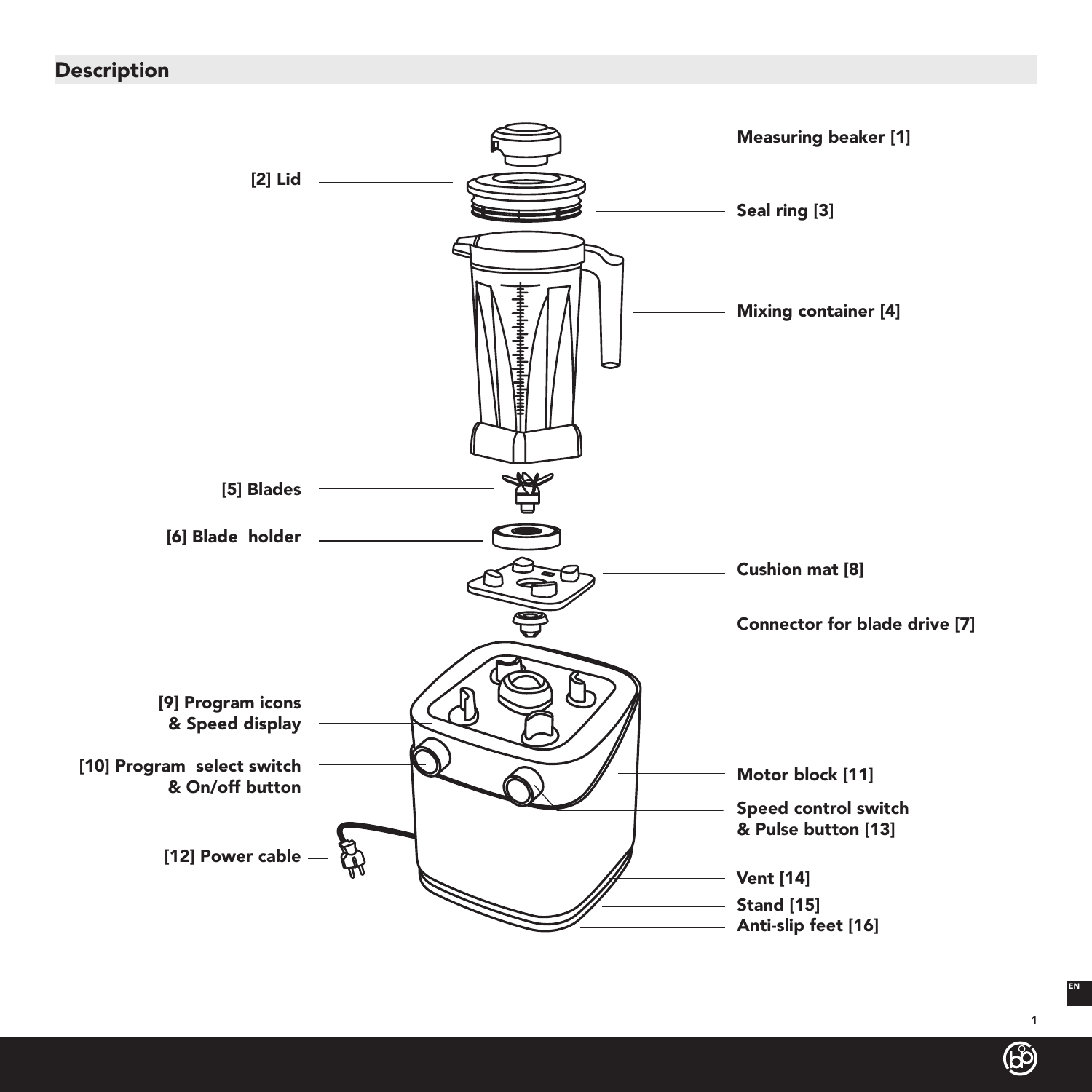# **Contents**

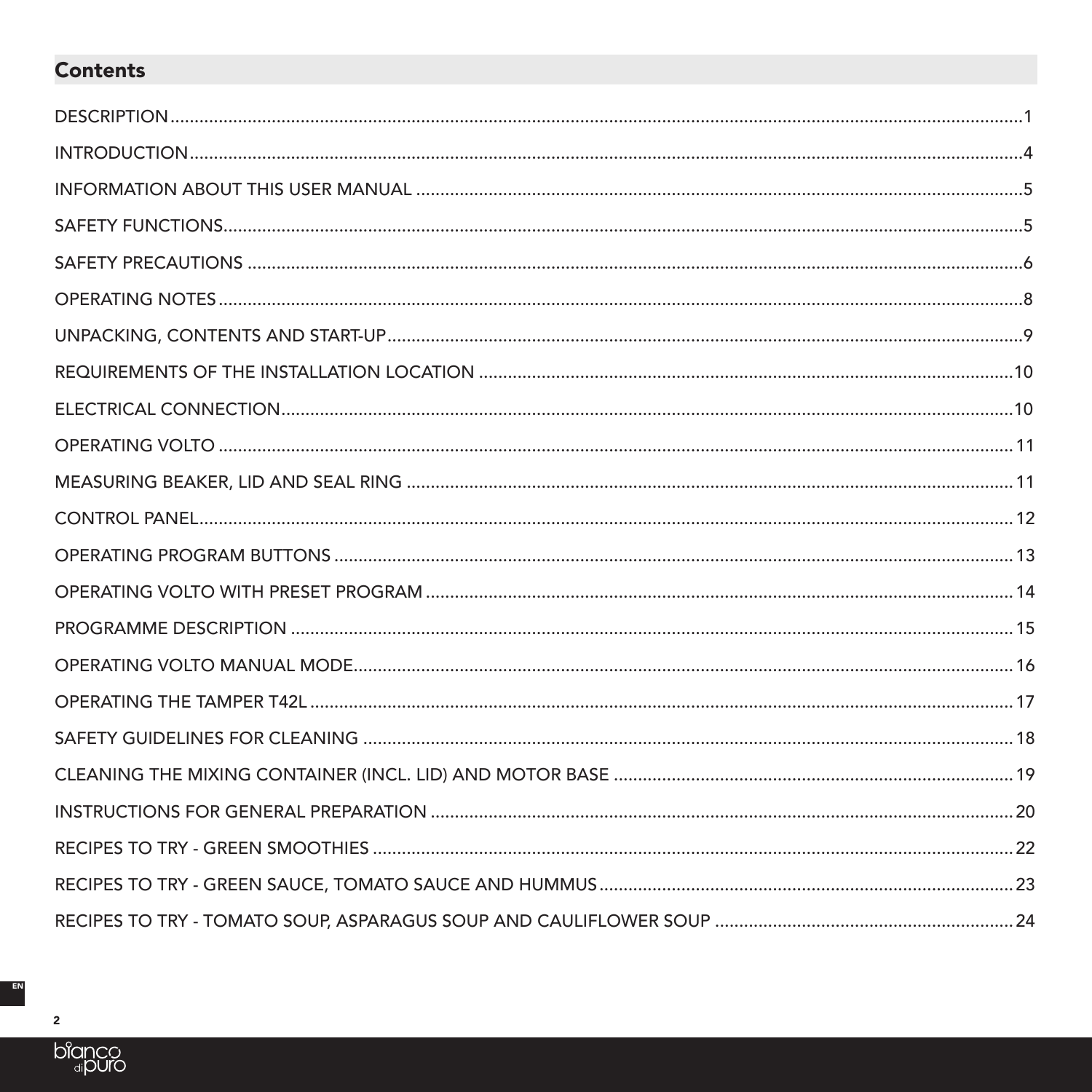# **Contents**

 $\circledB$ 

EN **I**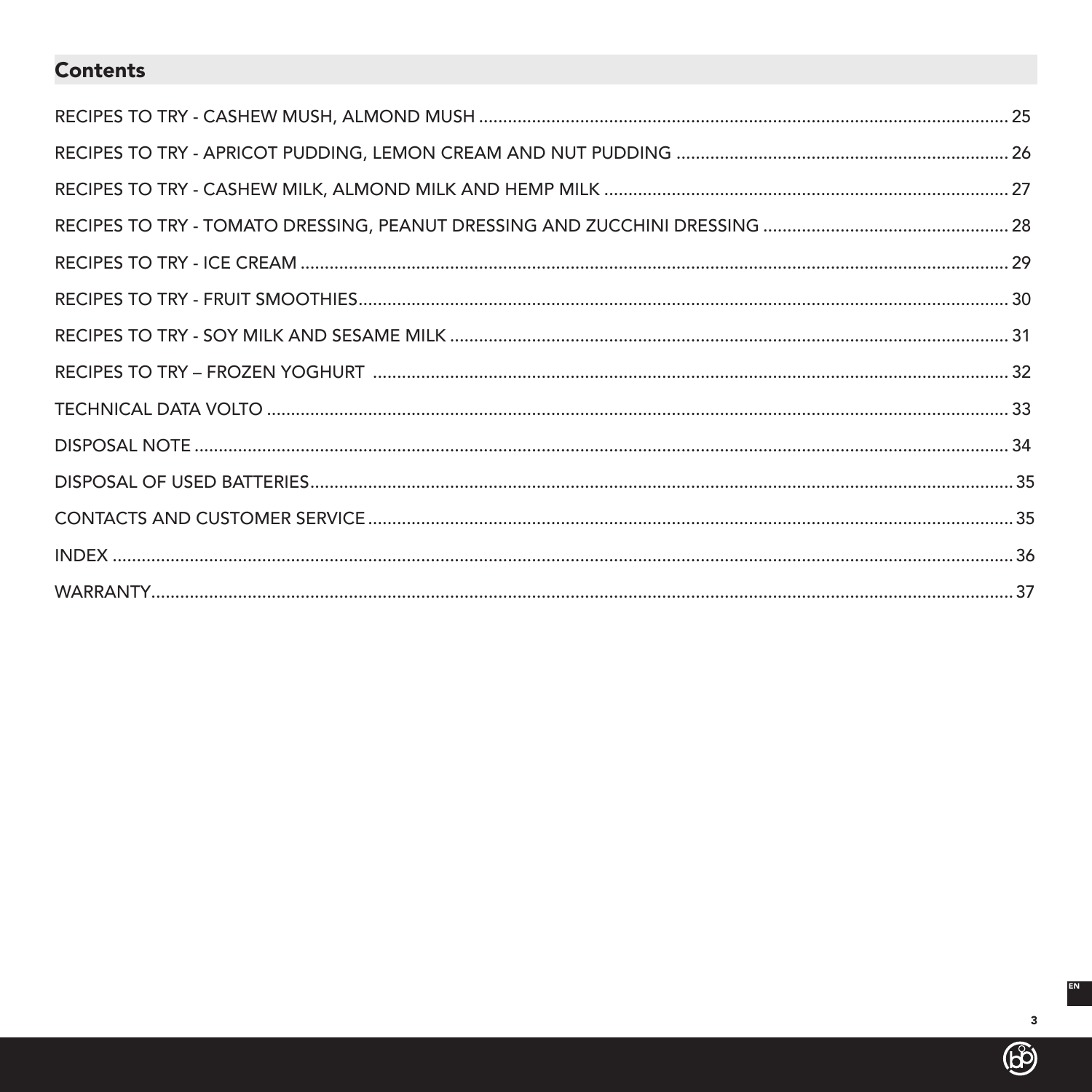# Introduction

Dear Customer,

We are pleased that you have decided to care for your health, with the aid of volto! You have bought an acknowledged quality product, and we thank you for your purchase.



Green smoothies are the perfect way for healthy nutrition. They deliver highly concentrated intrinsic in their most natural form. These are many times higher than in conventionally prepared food. With the volto they are prepared in no time, taste deliciously and supply you with essential nutrients to master the daily challenges.

The volto can be used for preparation of soups, sauces, ice cream, and more. See the recipes on page 22 and be inspired!

True to the motto: "You are what you eat!"

*We hope you enjoy your new path to healthy nutrition.*



4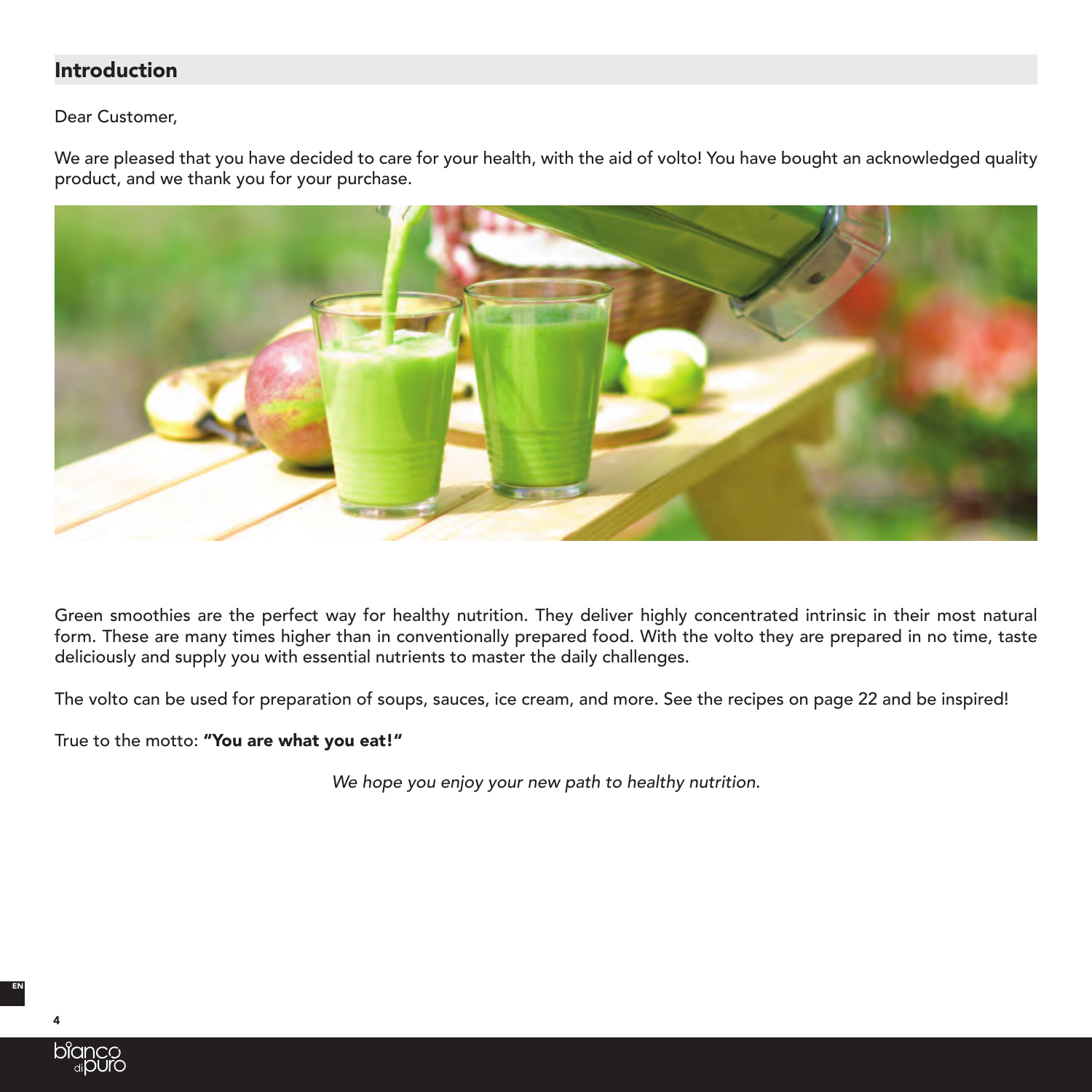# Information about this User Manual

This user manual is part of your volto and provides important information for start-up, safety, proper use and maintenance of your device. The user manual must always be available with the device. It must be read by every user who deals with

#### start-up, operation, cleaning and maintenance

of your volto.

# Safety Functions

Your volto has 3 safety functions to protect third parties and the device from being damaged.

## Overheating protection

The motor of your volto is equipped with a temperature control. If the motor or the blades turn too slowly due to too solid foods or too little fluid, there is a danger of overheating. If the motor should switch off for that reason, the overheating protection of your volto is activated. Let your volto cool off for about 45 minutes in a well-ventilated area, afterwards you can use your volto as normal.

#### Overload protection

The motor coupling is provided with a predetermined breaking point. This protects the motor in case the blades in the mixing container are not able to rotate because of a blockage (forgotten items in the blender, such as spoons.). This predetermined breaking point can be reset by our customer service.

#### Sensor for mixing container

The sensor for the mixing container detects when the container has been set up correctly. If the container is not, or has not been placed correctly, your volto will not turn on. Never attempt to bypass the sensor to protect yourself and third parties from injuries, and to prevent damage to the device.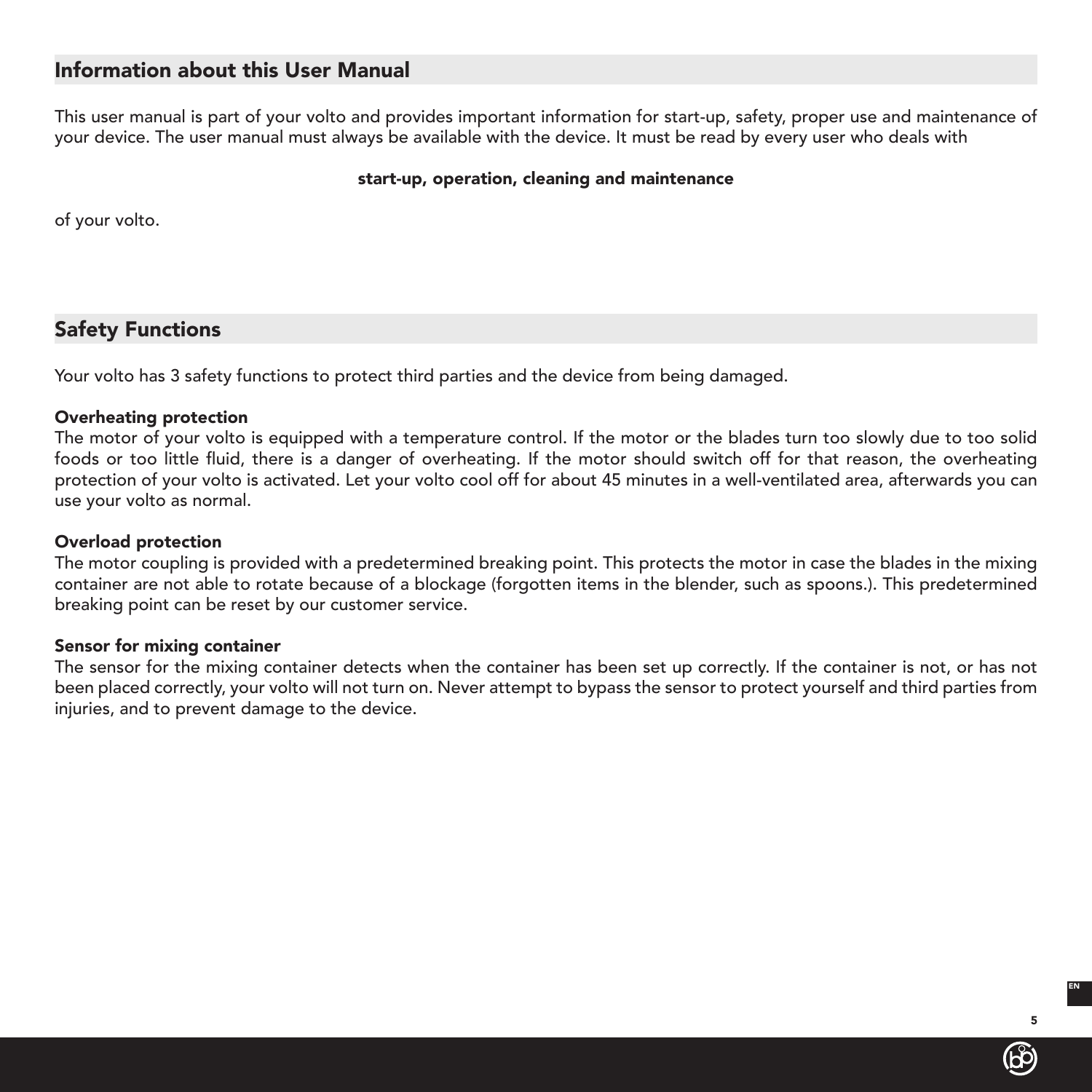# Safety Precautions

## Please observe the following safety precautions for the safe use of your blender:

- Check the volto before the first use for any externally visible damage of the mixing container, housing, power cable, and power plug. Do not operate if the device or the power cable is damaged.
- Do not use if the power cable or power plus is damaged. A damaged cord can cause electric shock or a short circuit.
- Make sure the power plug is properly inserted when operating the blender. Otherwise this could lead to electric shock or short circuit.
- If the power cable is damaged, the blender must not be used.
- In case of damage to the power cable, repairs should only be made by the manufacturer or service agent in order to avoid hazards.
- To avoide electric shock, never immerse the motor base in water or other liquids.
- If water or another fluid has entered the motor base, contact your service as soon as possible. Disconnect the power plug and do not operate the device.
- Never place the power cable orthe power plug in water or other fluids, never wipe the power plug with a wet or moist cloth. Never touch the power plug with wet or moist hands. Never pull the plug from the socket with wet or moist hands.
- Repairs within the warranty period must only be carried out by customer service. Incorrect repairs can lead to considerable hazards for the user, and will void the warranty.
- Defective parts must only be replaced with original parts, because only original parts ensure that all safety requirements are met.
- Never put your hands in mixing container during operation. It will cause injuries.
- To remove air bubbles or blockages in the container use only the supplied tamper.

6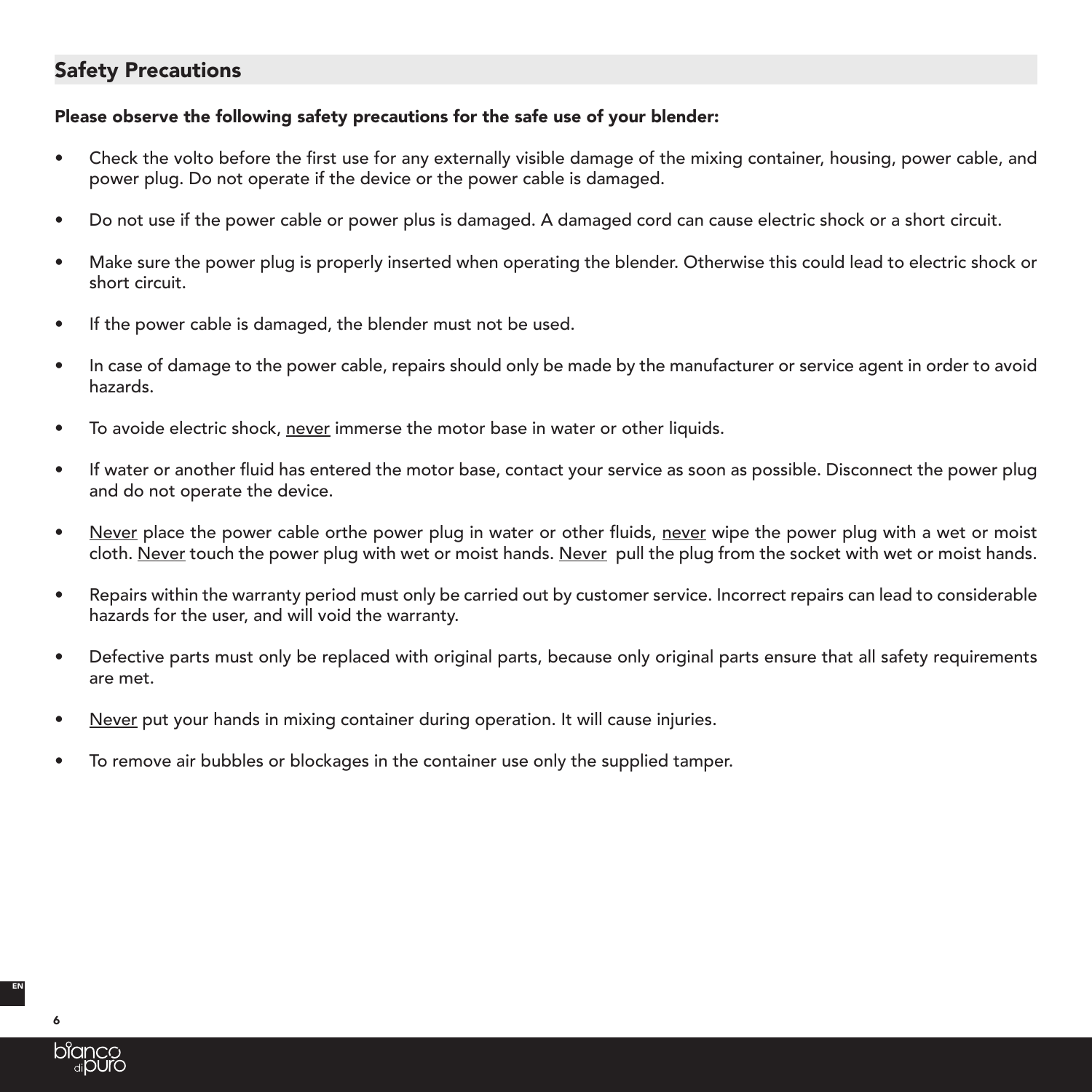# Safety Precautions

- Use only the supplied mixing container with the volto, or compatable range of mixing containers.
- Fill the mixing container only to the maximum level on mark.
- During mixing, the content must not exceed the maximum level.
- Children and frail persons must always be supervised by a person responsible for their safety, when using the volto.
- Always store the device and the mixer attachment in a place inaccessible to children.
- Always disconnect the power cord by pulling the plug from the power socket not by pulling the power cord.
- Make sure that the power cable is not caught anywhere, causing the device to fall and injuring people.
- Operate the device only with a filled mix container.
- Do not operate the device in direct sunlight or near other heat sources.
- During operation, make sure that the lid incl. seal ring and measuring beaker correctly close the mix container.
- Always disconnect the power cable when cleaning moving parts.
- Pay attention to the blade unit during cleaning, the sharp blades may cause injury.
- Do not try to dismantle the blades from the mixing container, they are permanently fixed to the device.
- Never leave the device without supervision during operation.
- This appliance shall not be used by children.
- Appliances can be used by persons with reduced physical, sensory or mental capabilities or lack of experience and knowledge if they have been given supervision or instruction concerning use of the appliance in a safe way and if they understand the hazards involved.
- Children shall not play with the appliance.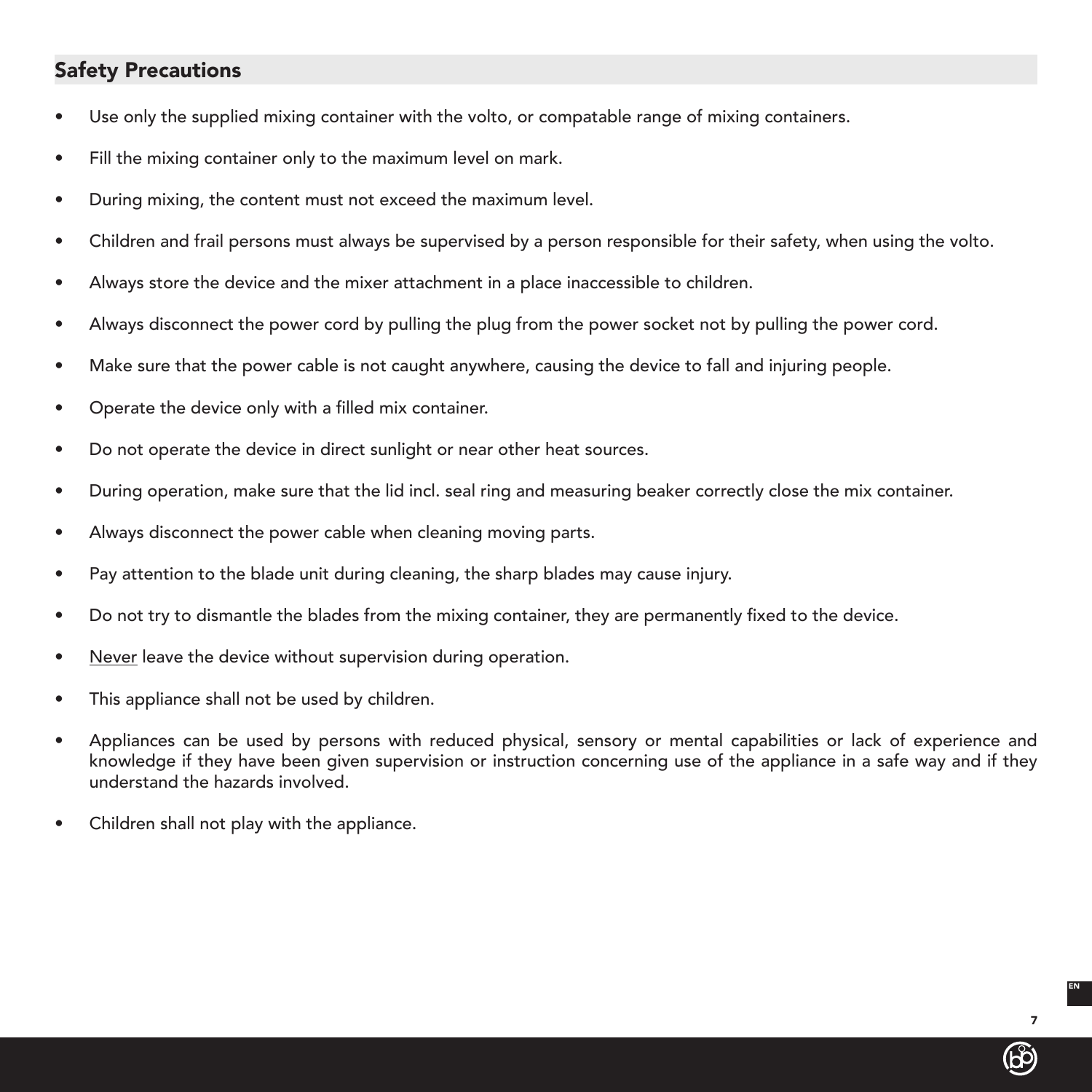# Operating Notes

- If you want to prepare sauces, soups or nut milk, add the ingredients in 2 to 3 steps, depending on their hardness. The content should not be too little, but also not too much. Too many ingredients in one process may lead to overheating and automatic shutdown of the motor. In that case, please wait until the device cools off as described above (see page 5).
- Always keep the lid closed during the operation of your volto. This privents any scalding or splashes of hot foods.
- When preparing hot liquids, make especially sure that the lid is closed well and your volto is standing securely. It is advisable to first start at low speed and increase gradually. Alternatively you can use the Pulse mode or one of the preset program (soup, sauce or soy milk, see page 14).
- Never put your hands into the mixing container during operation. Do not dip any objects into the mixing container during operation, otherwise the motor, blades and other parts of the device can be damages. Only use the supplied tamper T42L through the lid opening (Fig. [2], page 1), since it cannot contact the blades through the opening for the measuring beaker. On page 17, you will find the description of the tamper.
- Always pour liquids and soft ingredients first into the mixing container before the harder ingredients, such as ice cubes, carrots, etc.
- If the chosen program or the manual mode is finished, please wait until the blades are fully stopped before removal of the mixing container, otherwise the connection can be damaged.
- If a burning smell rises from the motor block, stop the device immediately and disconnect the power supply. The smell can result from abrasion of the rubber bearing mounted incorrectly. Please contact your customer service immediately.
- When preparing thick and sticky ingredients such as dough, the motor and the blades turn idly. This is because an air bubble has formed in the ingredients. Stop the programme and remove only the measuring beaker. Your can remove the air bubble through the opening with the included tamper T42L. Replace the measuring beaker and continue preparation.

8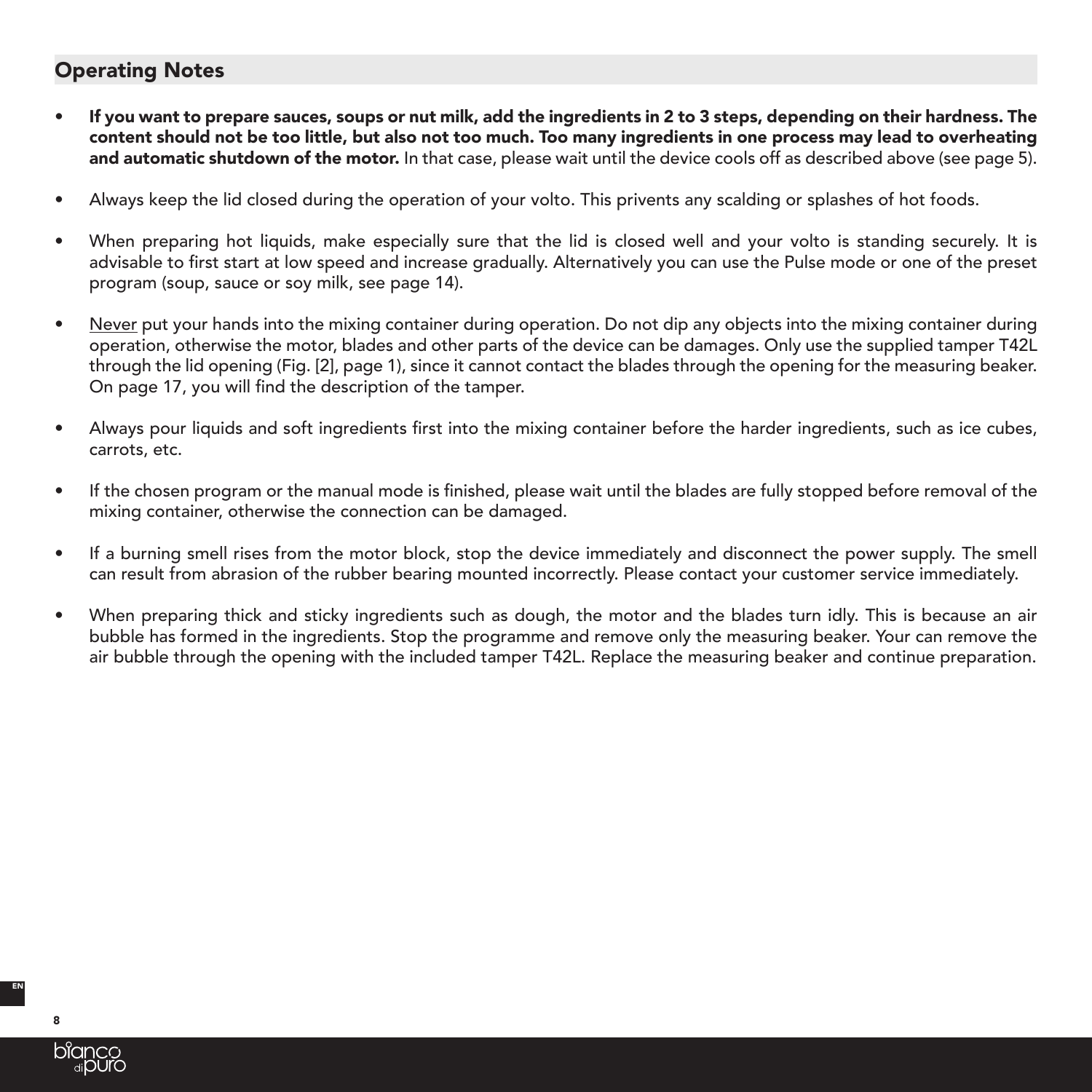# Unpacking

## To unpack your volto:

- Remove the motor base and all accessories from the carton.
- Remove all packing material from the motor base and the accessories
- Keep the packaging material during the warranty period, in order to pack appropriately for warranty service.

## $(i)$  Please note the labels on the motor base and tamper

- Do not remove any stickers. They are attached for safety reasons and are required for warranty service.
- Please do not remove the stickers on the handle of the tamper. The safe use of the tamper is shown.

## Contents

## Your high-performance mixer is delivered with the following components:

- This user manual
- Lid (inc. silicon seal) with removable measuring beaker
- 2.0 liter mixing container (Model: premium)
- Tamper T42L with patented temperature gauge
- Motor base

# Start-up



Attention:

- During the start-up of the device personal injury or property damage can occur.
- Observe the safety precautions on page 6.
- Packing materials must not be used to play with, because there is danger of suffocation.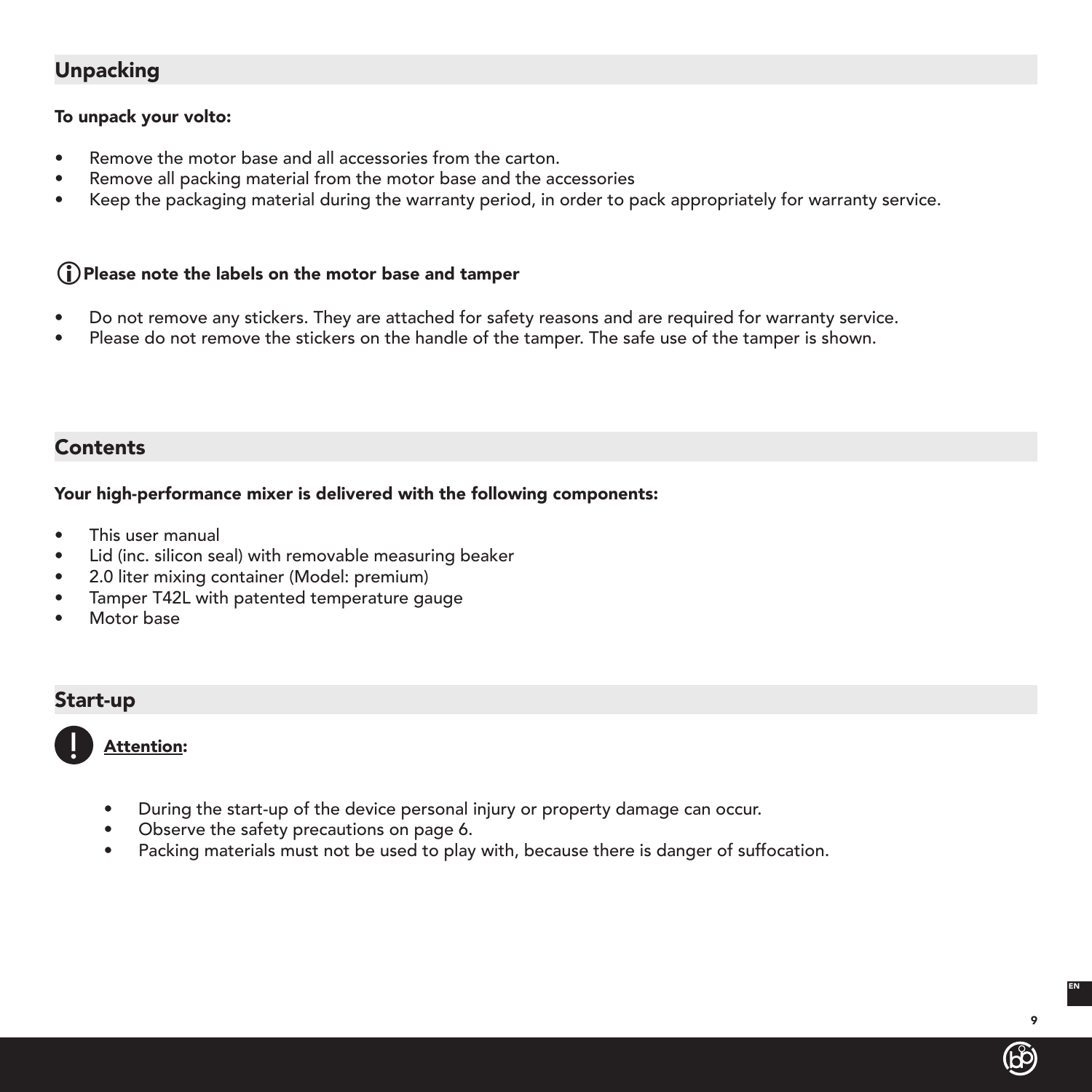# Requirements of the Installation Location

## For the safe and faultless operation of your volto, the installation location must fulfil the following condition:

- The device must be placed on a level, flat, solid and nonslip surface that ensures the load capacity.
- Take care that the device cannot fall over.
- Do not place a cloth under the device.
- Choose the installation location so that children cannot play with the device or reach into it and cannot pull the power cord of the device.
- Place the unit only inside and do not operate it outdoors.
- Do not place the device in the immediate vicinity of other heat sources (oven, etc.).

# Electrical Connection

## For the safe and faultless operation of the device, the following points for the electrical connection must be observed:

- Before connecting, compare the technical data of the device, voltage and frequency 220 240 Volts, 50 60 Hz, with your power supply. This data must conform so that the volto is not damaged. In case of doubt ask your electrician.
- The electrical safety can only be ensured, if it is connected to a properly installed protective earth system.
- The manufacturer takes no responsibility for damages caused by a missing or disconnected protective earth.
- Make sure that the power cable is undamaged and does not pass over hot surfaces or sharp edges.
- The power cable must not be pulled tight or under tension.
- Make sure that the power plug is properly inserted into the power socket, a loose plug can lead to overheating of the device or electric shock.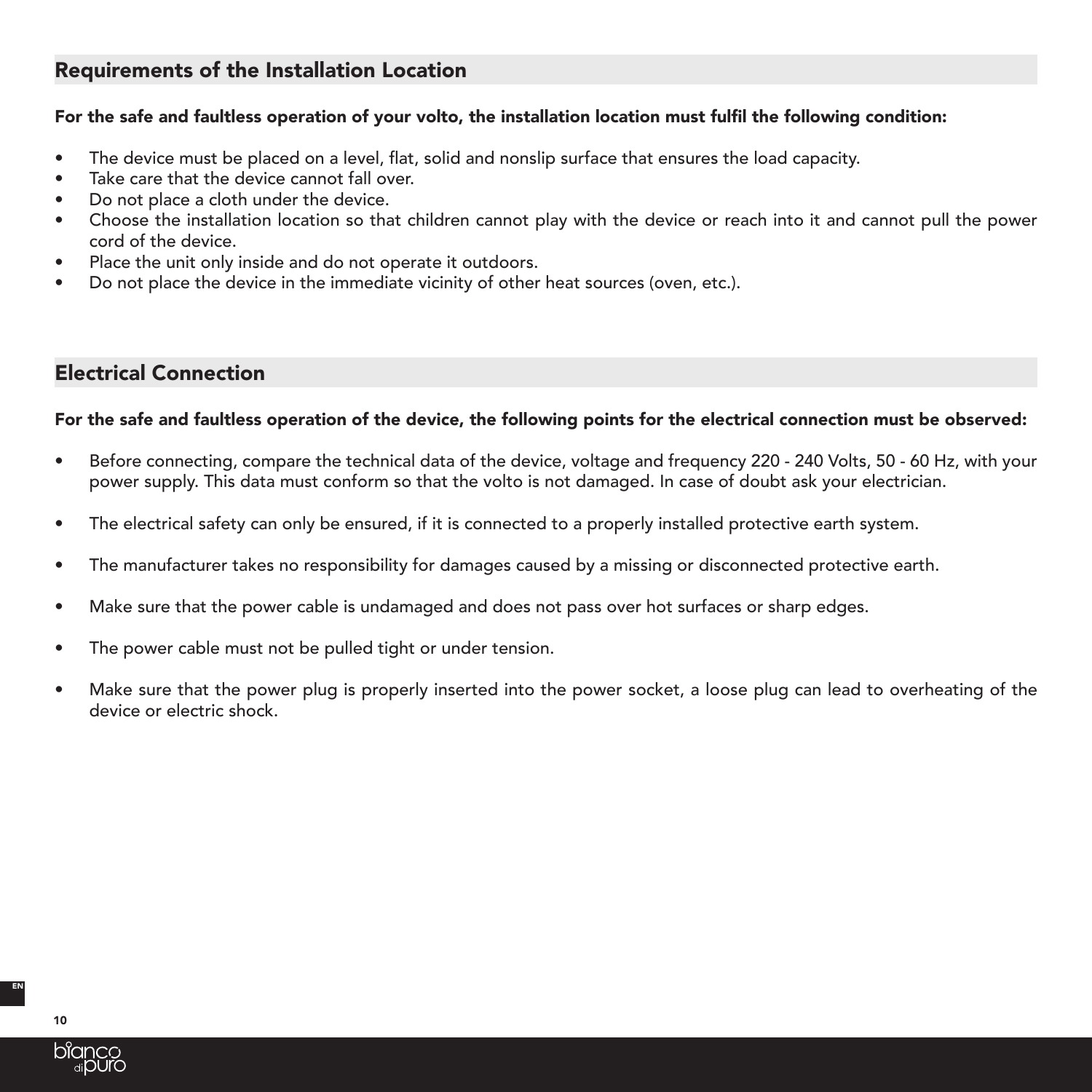# Operating volto

Connect your volto to a power socket with the correct electric specifications. You can find them on the type plate at the back *side of the device and in chapter "Technical Data" on page 32. Make sure that the power plug is properly inserted into the power socket.*

## Energy Saving Mode1

Before you can use your volto, the mixing container must be correctly fitted on the motor base and the power cord is plugged into an appropriate outlet. Without the mixing container, your volto will not run. If you set the mixing container on the motor base, the On / Off button flashes red. Now your volto is in power saving mode.

## Activating Standby Mode / Start up

To put the mixer from the energy saving mode to standby mode, press the On / Off button or turn the program selection to the left or right. In standby mode, all program icons will light up and the display shows "*00 00:00*". The on / off button and the Pulse button will light white.

You can now use your blender with the automatic programs or in manual mode.

Your volto automatically changes to Energy Saving Mode after 3 Minutes of inactivity.

# Measuring Beaker, Lid and Seal Ring

Place the measuring beaker (Fig. [1], page1) in the opening of the lid (Fig. [2], page 1) and twist it tight towards the right. Now, place the lid firmly on the mixing container. Turn the measuring beaker to the left to take it off, and lift it off the lid.

You can remove the seal ring from the lid for easy cleaning. Please take care, that the seal ring is placed in the lid after cleaning.

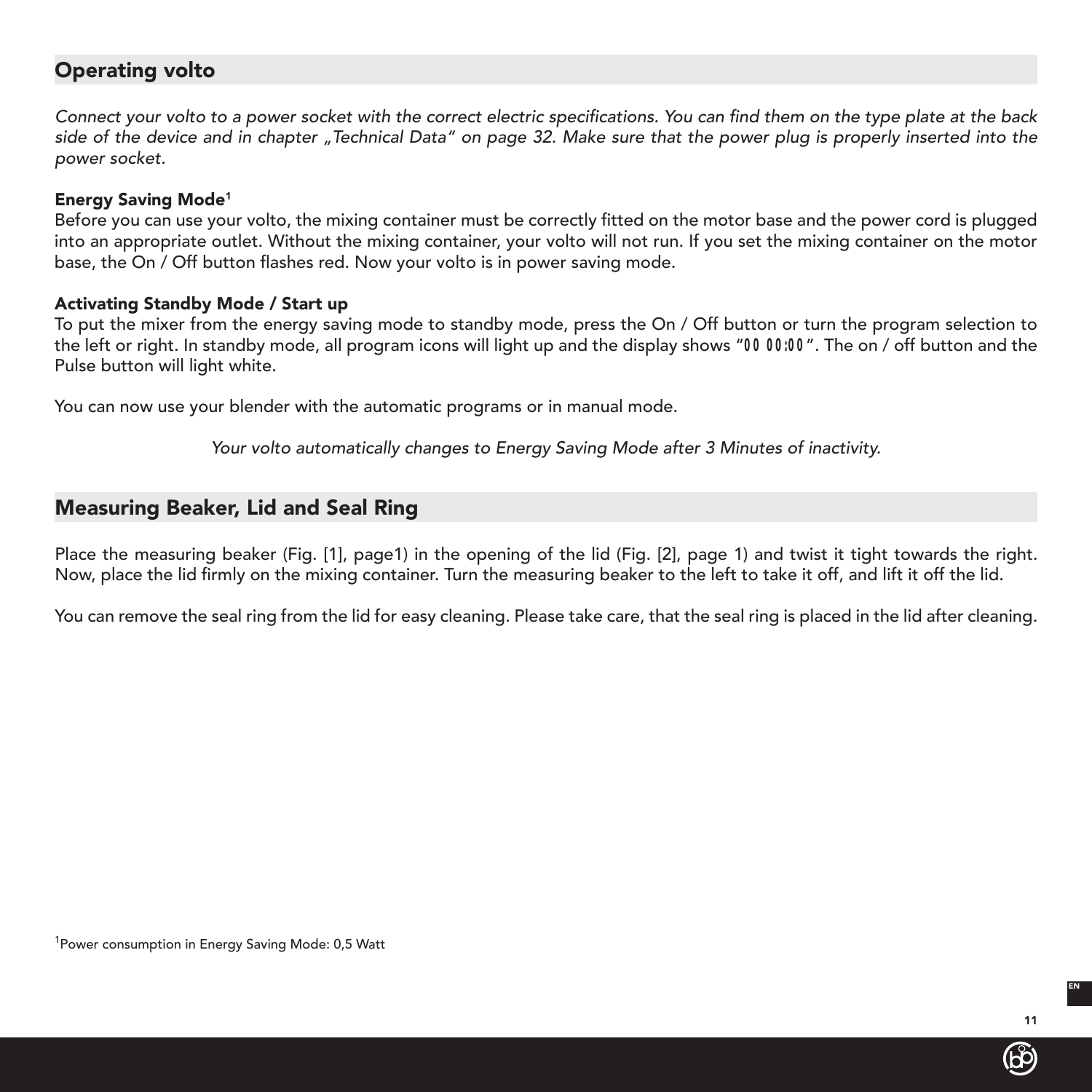



12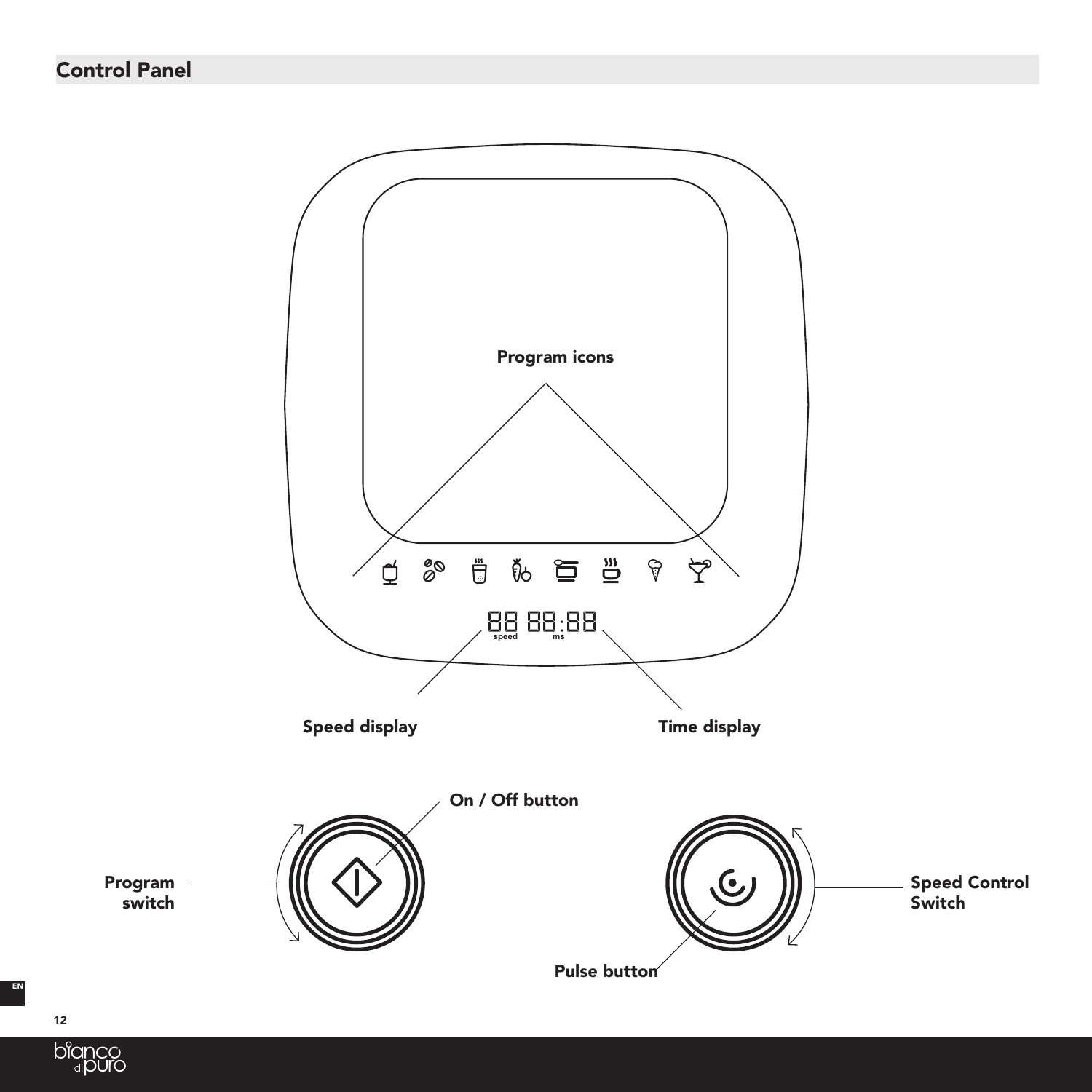# Operating Program Buttons

## Program Switch

Turn the program switch (left rotary control) to the desired program. The currently selected program is shown by flashing of the respective symbol. The motor will stop automatically after the program is complete. For an overview of programs, see page 14.

## On/Off Button

This button starts all programs, which have first been chosen with the program switch. During the start of the program this button is lit white. By pressing the On/Off button again the program is ended prematurely.

## Pulse Button / Pulse Mode  $\mathbb{C}$

With this button your volto starts with the lowest speed and goes up to level 10 within 2 seconds. During operation in Pulse mode you must keep this button pressed. Your volto stops automatically when the button is released. The display shows the speed and the elapsed time indicated in the active Pulse mode.

## Speed Control Switch

Use the speed control switch in manual mode. The speed can be set from level 1 to level 10. The display shows the levels as follows:

"*01, 02, 03, 04, 05, 06, 07, 08, 09, 10*"

(bp)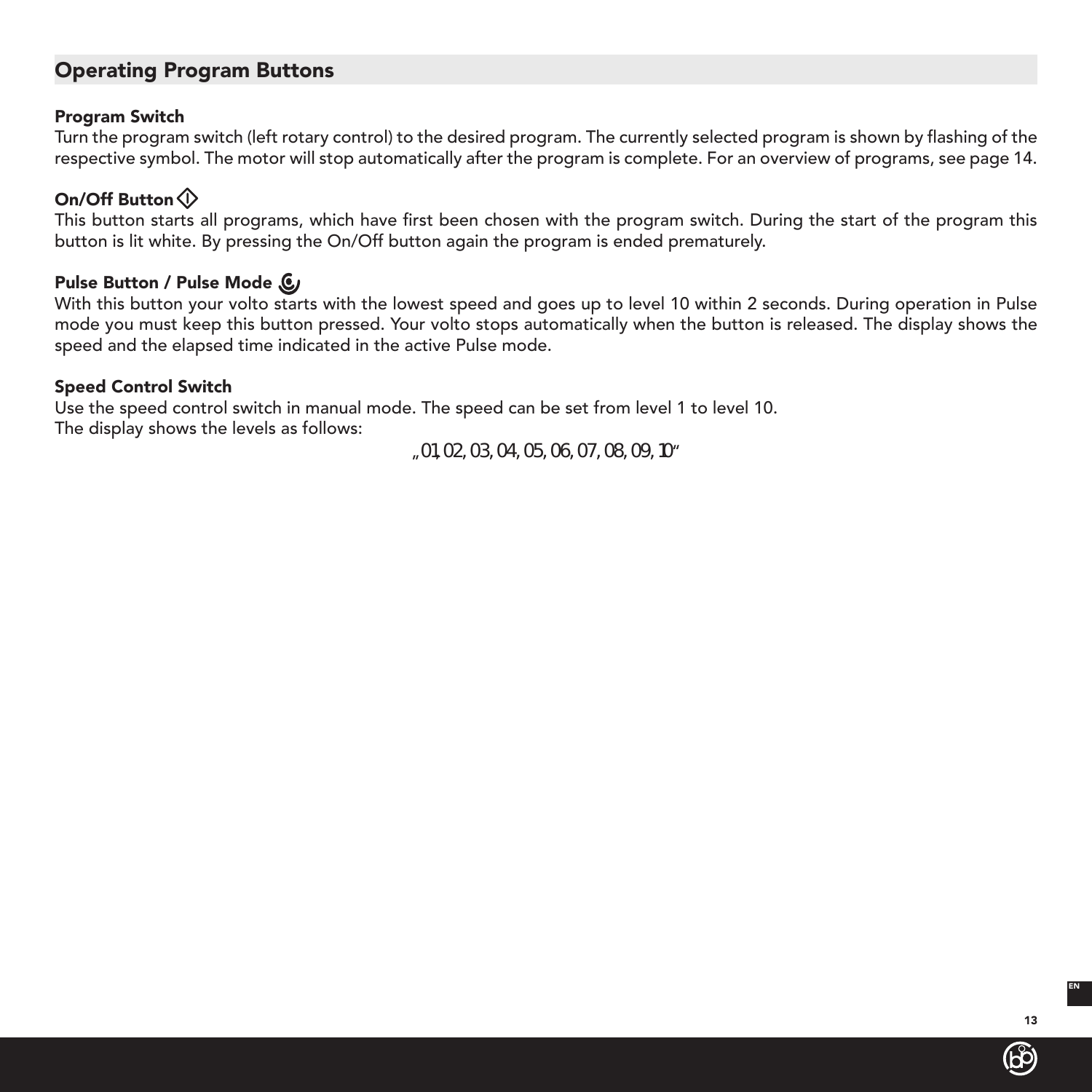# Operating volto preset programs

## Start up a preset program

Select your desired program by turning the program switch. The chosen program is shown by the flashing of the symbol. By pressing the On/Off button the chosen programme will start. At the same time, the remaining time is shown at the display. Upon completion the program your volto stops automatically.

*Remove the mixing container only when the blades stop rotating!*

| <b>Symbol</b>                                     | Program                | <b>Program description</b>                                                                                                                                                                                                                          | <b>Run time</b> | <b>Display</b>                 |
|---------------------------------------------------|------------------------|-----------------------------------------------------------------------------------------------------------------------------------------------------------------------------------------------------------------------------------------------------|-----------------|--------------------------------|
|                                                   | <b>Fruit Smoothies</b> | Level 10 for 8 seconds, then 2 seconds stop.<br>In total 3 repetitions.<br>Speed gradually increase when program starts.                                                                                                                            | 00:30 Sec.      | Remaining time,<br>speed level |
| $\frac{\partial \mathsf{O}}{\partial \mathsf{O}}$ | Grinding               | Level 5 for 5 seconds, level 8 for 2 seconds,<br>then 1 second stop. In total 10 repetitions.<br>Speed gradually increase when program starts.                                                                                                      | 00:35 Sec.      | Remaining time,<br>speed level |
| $\frac{1}{\sqrt{2}}$                              | <b>Cereal Milk</b>     | Speeds up to level 5 in 5 seconds,<br>level 5 for 25 seconds, then level 8 for 30 seconds.<br>Level 10 by the end of the program.<br>Speed gradually increase when program starts.                                                                  | 06:00 Min.      | Remaining time,<br>speed level |
| <u>ge</u>                                         | <b>Green Smoothies</b> | Level 10 for 20 seconds, 2 seconds stop. Level 6 for<br>10 seconds, 2 second stop. Level 10 for 40 seconds, 2<br>seconds stop. Level 6 for 10 seconds.<br>Speed gradually increase when program starts.                                             | 01:26 Min.      | Remaining time,<br>speed level |
|                                                   | Sauces, Nut Milk       | Level 8 for 2 second, then 1 second stop.<br>In total 5 repetitions. Then Level 10 for 45 seconds.<br>Sanfter Geschwindigkeitsanstieg bei Programmstart                                                                                             | 01:00 Min.      | Remaining time,<br>speed level |
| $\sum_{i=1}^{2}$                                  | Soup                   | Level 7 for 7 seconds, the level 10 for 3 seconds.<br>Level 10 by the end of the program.<br>Speed gradually increase when program starts.                                                                                                          | 04:20 Min.      | Remaining time,<br>speed level |
|                                                   | Ice Cream              | Level 10 for 20 seconds, then 2 seconds stop, Level<br>10 for 20 seconds, then 2 seconds stop, Level 10 for 5<br>seconds.<br>Speed gradually increase when program starts.                                                                          | 00:49 Sec.      | Remaining time,<br>speed level |
|                                                   | Frozen Yoghurt         | Level 8 for 13 seconds, 2 seconds stop. Level 10 for<br>10 seconds, 2 seconds stop. Level 8 for 13 seconds,<br>2 seconds stop. Level 10 for 10 seconds, 2 seconds<br>stop. Level 5 for 10 seconds.<br>Speed gradually increase when program starts. | 01:04 Min.      | Remaining time,<br>speed level |

14

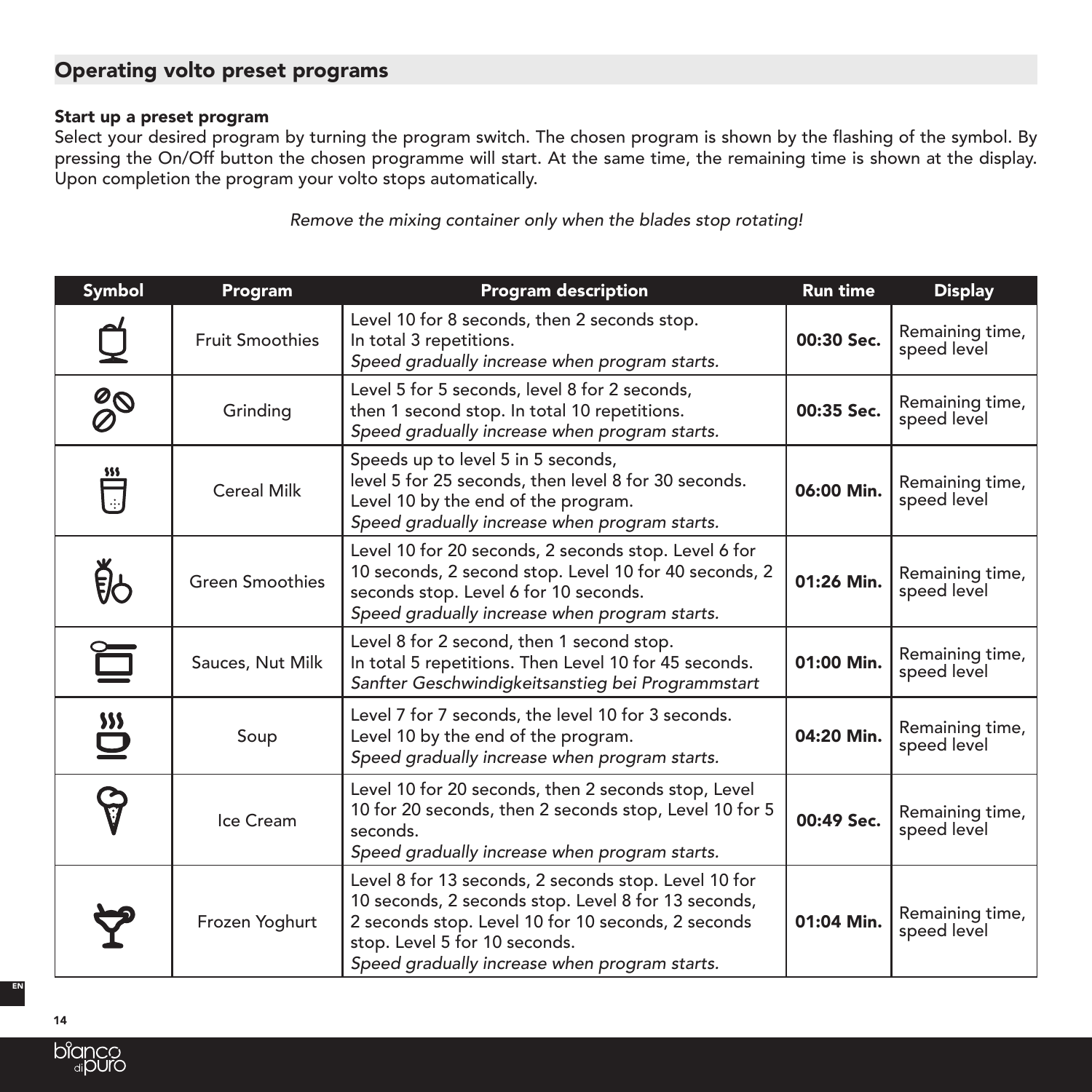# Program description

#### Fruit Smoothies

Allows you to prepare pure fruit smoothies, which do not contain any leafy greens or wild plants.

#### Grinding

For grinding coffee beans, nuts or cereals. Recommend using the wet-dry jar "square". (also made of Tritan plastic and BPAfree). This is available as an accessory.

#### Cereal Milk

Use the cereal milk program to prepare homemade rice milk, soy milk, etc. A sample recipe, see "recipes to try."

#### Green Smoothies

Use this program to make green smoothies. The difference to the programme "smoothies" is that due to the longer mix time, the leafy greens are blended perfectly.

#### Sauces, Nut Milk

Make delicious sauces in no time! For instance tomato and basil pesto. You can also prepare delicious nut, cashew and almond milk with this program.

#### Warm Soup

By 4:20 minutes, you can heat the content to nearly 42 °C. This makes it possible to prepare a simple tasty soup in raw food quality. To monitor the temperature in the mixing container (e.g. raw food) use the supplied tamper T42L with patented temperature measurement. The description of how to operate the tamper, see page 17.

#### Ice Cream

Use this program to create delicious, healthy ice cream.

#### Frozen Yoghurt

Use this program to create vegan frozen yoghurt.

Note For more recipe ideas, see page 22.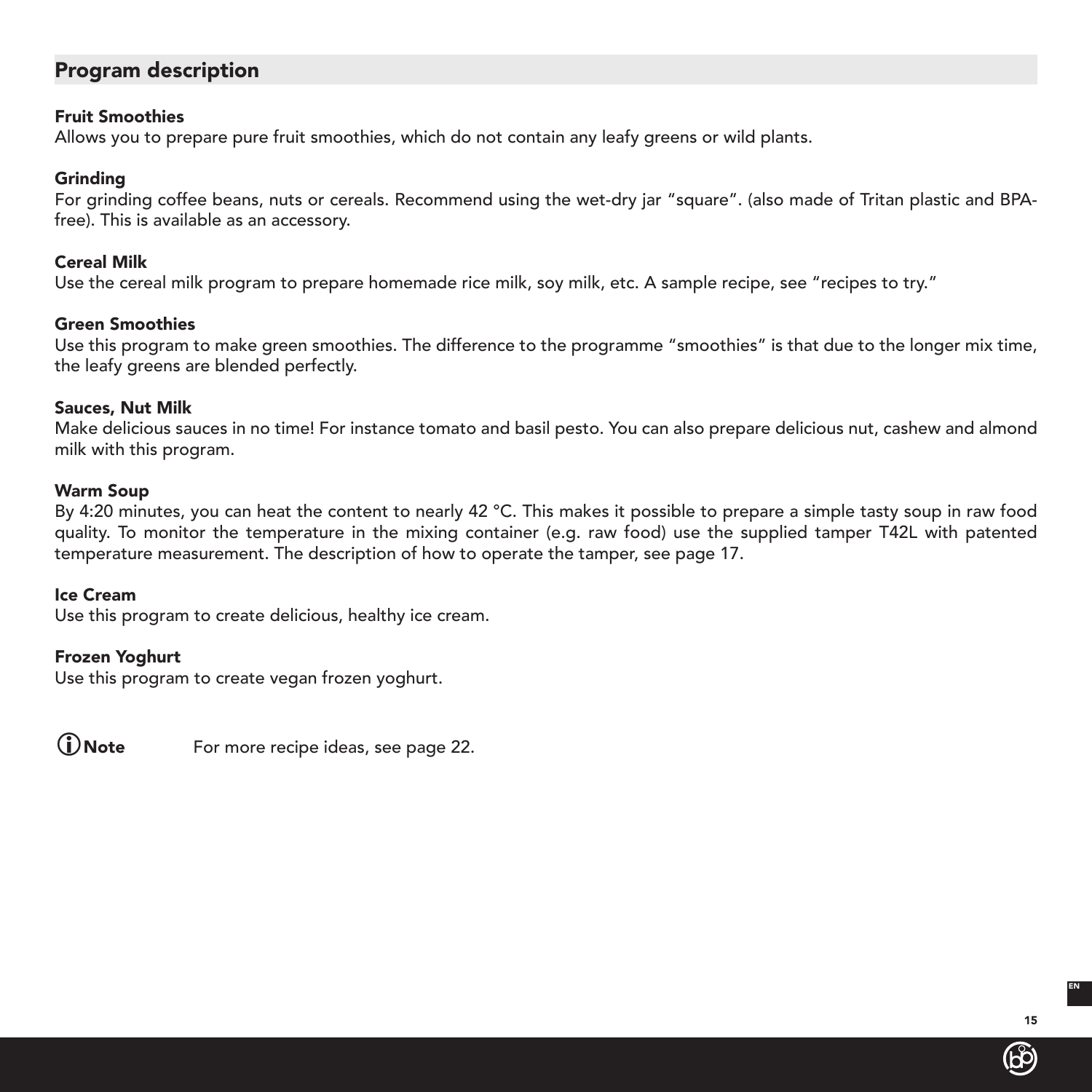# Operating volto Manual Mode

#### Manual Mode

In addition to the 8 preset programs, you can operate the volto in manual mode. The mixer must be in the standby mode (the program icons, the On / Off button and Pulse button lights in white). By turning the Speed control switch (see fig. Page 12) to the right, the motor will start immediately in the lowest speed (stage 1). Turn the switch now to the right, as you gradually increase the speed level. Turning the switch to the left to reduce the speed gradually. In manual mode, this can be done even during operation.

#### Exit manual mode

Exit manual mode by pressing the On / Off button or by turning the speed control switch back completely to the left at level 00.

## $\bf{D}$  Note In manual mode, the mixer remains in operation until it is manually stopped. During operation, the elapsed time is displayed on the display.

#### Speed Adjustment

The speed can be set from level 1 to level 10 with the speed control switch. The selected speed setting is displayed as followed:

"*1, 2, 3, 4, 5, 6, 7, 8, 9, 10*".

The speed depends on the speed level you select from 1,500 rpm (level 1) to 32,000 rpm (level 10). *(approximate rpm.)*

#### Power Compensation System in speed levels 1-5

In mixing of solid foods (e.g. Pastry, nut butters, etc.), the power compensation system will continuously monitor and adjust the power automatically. This will ensure the mixing content is optimally processed.

Under this automatic system, a dynamic speed may be noticed when mixing softer food in speed level 1-5. This is not a fault, it is a part of the auto system performance.

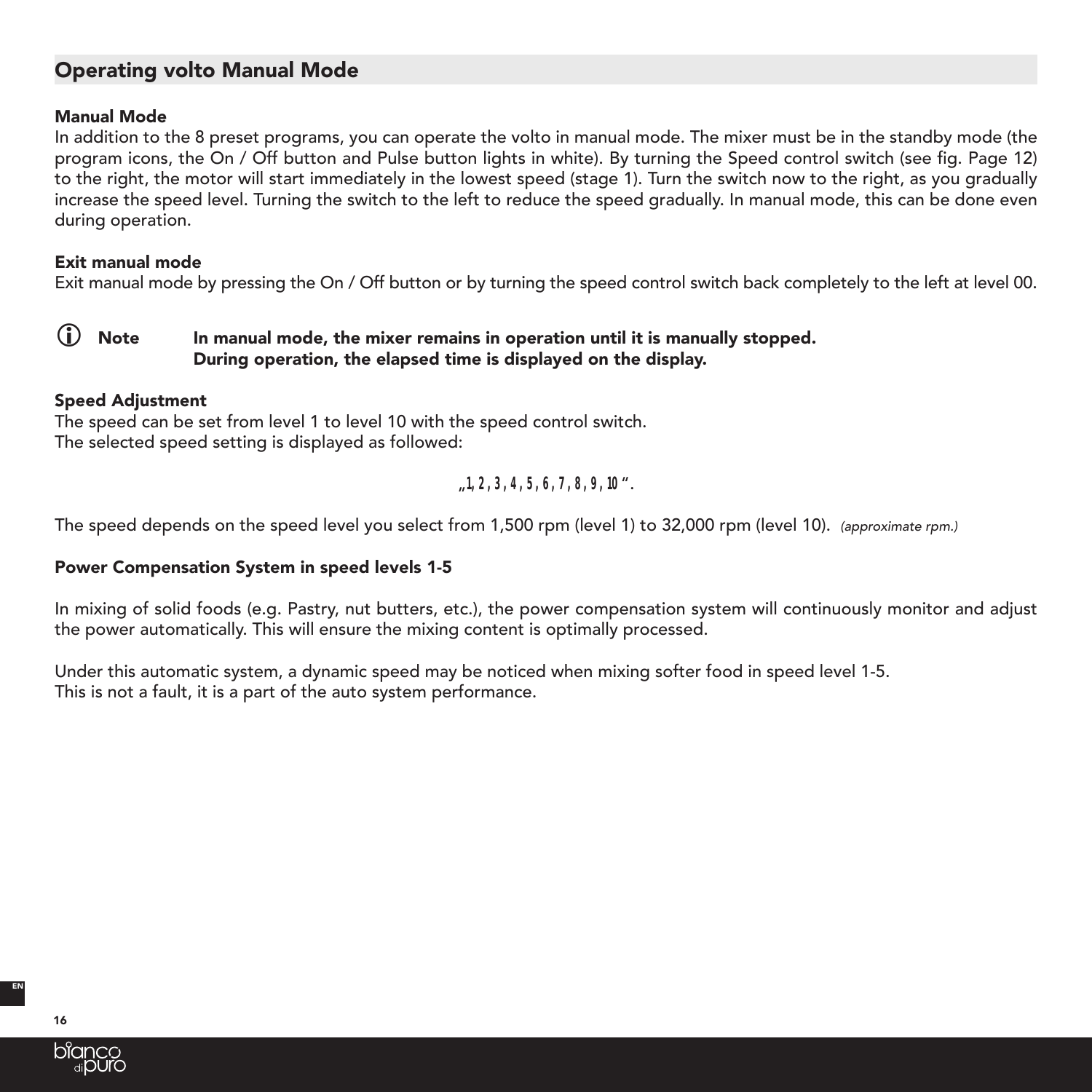# Operating the Tamper T42L

*Run the tamper only through the lid opening of the measuring beaker. (see Fig. 2, page 1). Use only the provided tamper and NO OTHER objects to press the mixing content towards the blades. The less water you use, the more you have to work with the tamper. If you use other objects, the device can be damaged.*

#### **Overview**



With the aid of the tamper you can remove any air bubbles, e.g. when preparing dough, in the mixing container, without touching the blades. With the integrated temperature gauge you can make sure your foods are prepared gently.

#### To measure the temperature in the mixing container, please proceed as follows:

- Switch on the tamper with the On/Off button
- Take the measuring beaker off the lid, leave the lid on the mixing container.
- Now hold the tamper into the mixing container through the opening.
- The handle of the tamper displays the temperature in °C.

Note *If the display shows the temperature in °F (Fahrenheit), you can change into °C (Celsius) by holding the On/Off button of the tamper.*

Changing the battery *(Battery type: CR 2032)*

- Unscrew the upper part of the housing by turning it anti-clockwise.
- Now carefully pull out the display from the tamper.
- Use a coin to remove the old battery and insert a fresh battery.
- Place the display into the grip and screw the upper part of the housing tight.

## *Dispose of the used old battery at the provided collection points*

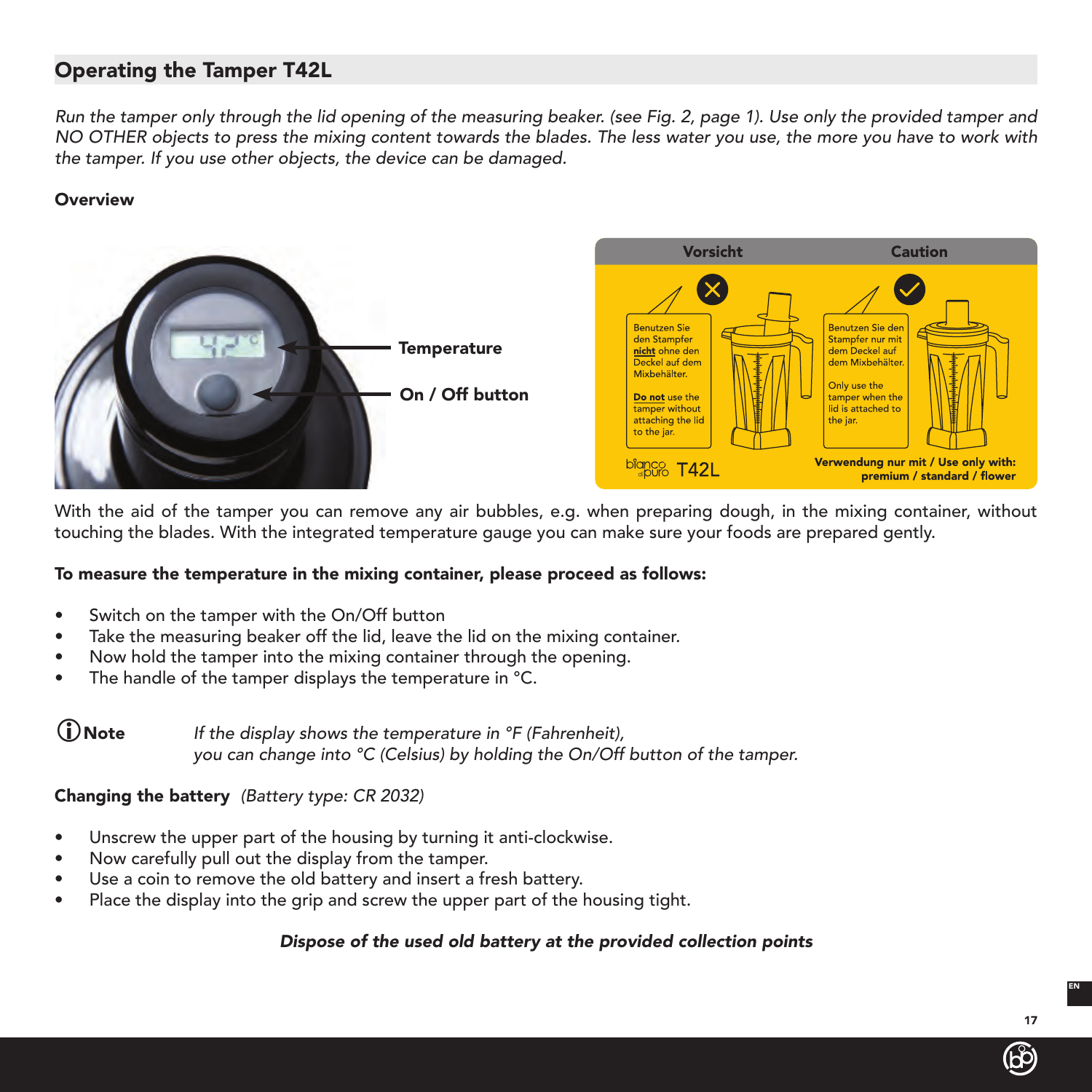# Safety Guideline for Cleaning

This chapter provides important tips for cleaning and maintenance and care of your volto.

Please note the **following safety guidelines** before and during cleaning of your volto:

- Pull the power plug from the power socket before cleaning!
- Do not open the housing of the device under any circumstances.
- If wet contacts touch the electrical components while charging, this can lead to an electric shock or even death.
- Never place the power plug in water for cleaning.
- Never clean the power plug with a wet cloth.
- Never touch the power plug with wet hands.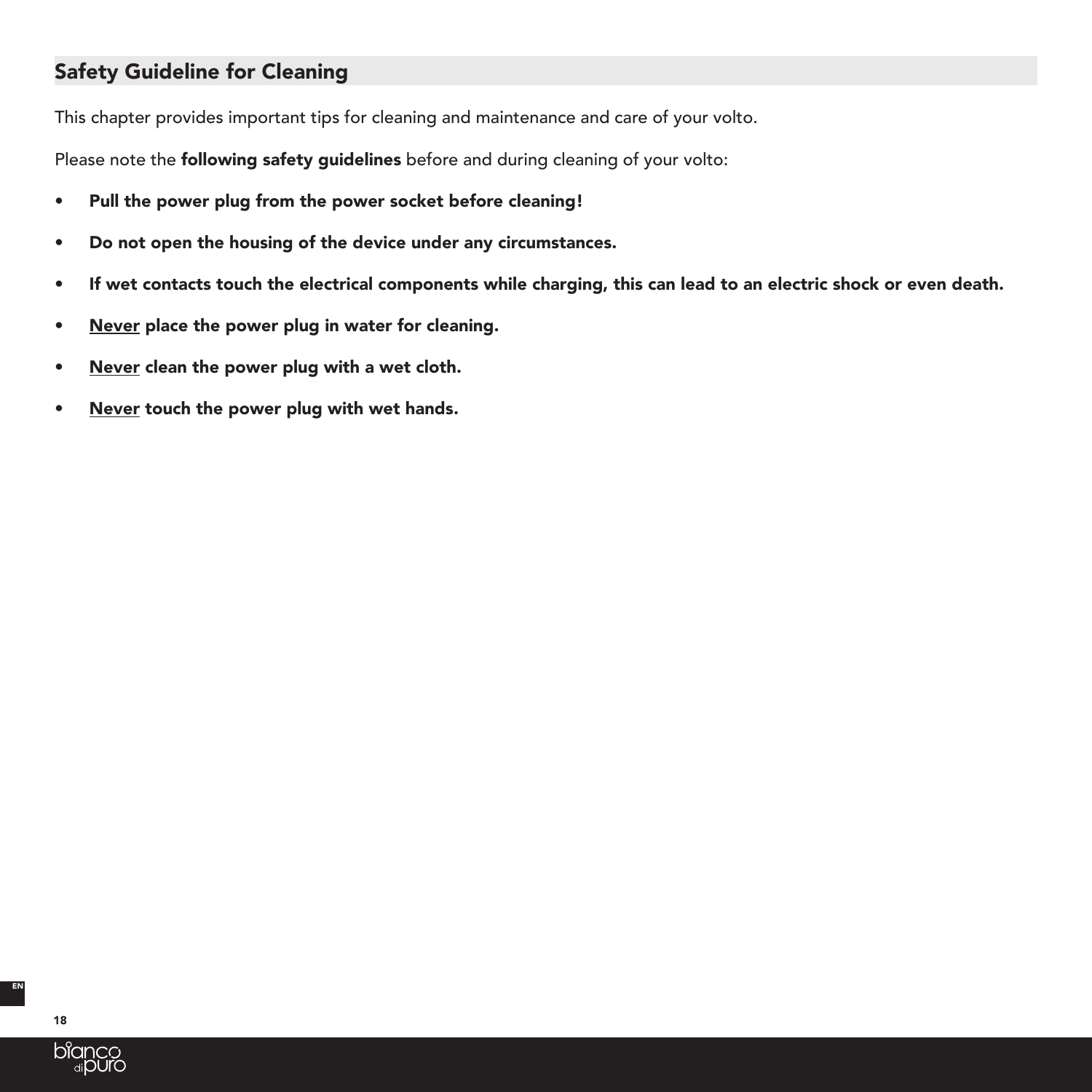# Cleaning of the Mixing Container (incl. Lid) and Motor Base

## Cleaning of the mixing container and lid



Caution when cleaning: The stainless steel blade can cause injury! The mixing container is not suitable for the dishwasher!

- Clean the mixing container immediately after each use.
- The mixing container can be cleaned with a brush or sponge under running water.
- Do not use aggressive or abrasive cleaning agents or solvents.
- Clean the mixing container with a mild cleaning agent (detergent) or fill 2 cups of water into the mixing container, add some detergent, close the lid (incl. measuring beaker and seal ring) and press the Pulse button for some times.

*Make sure the motor base are dried properly, when putting on the mixing container.*



- When placing the mixing container onto the motor base, make sure that the contacts are completely dry.
- Do not set the mixing container upside down when drying. Always set the container on the base.

## Cleaning of the motor base



**Carefully when cleaning:** Always remove the power plug from the outlet before cleaning.

- Clean the motor base with a soft and damp cloth,
- Do not use any aggressive cleaning agents or solvents,
- Never immerse the motor base in water or other fluids (danger of short circuit),
- Never rinse the motor base under running water (danger of short circuit).

## *If water has entered the motor base, disconnect the power plug and contact your service immediately.*

#### Cleaning the tamper T42L

Do not clean the display under running water, use a moist cloth. Do not clean the rammer in the dishwasher, otherwise the electronics will be damaged.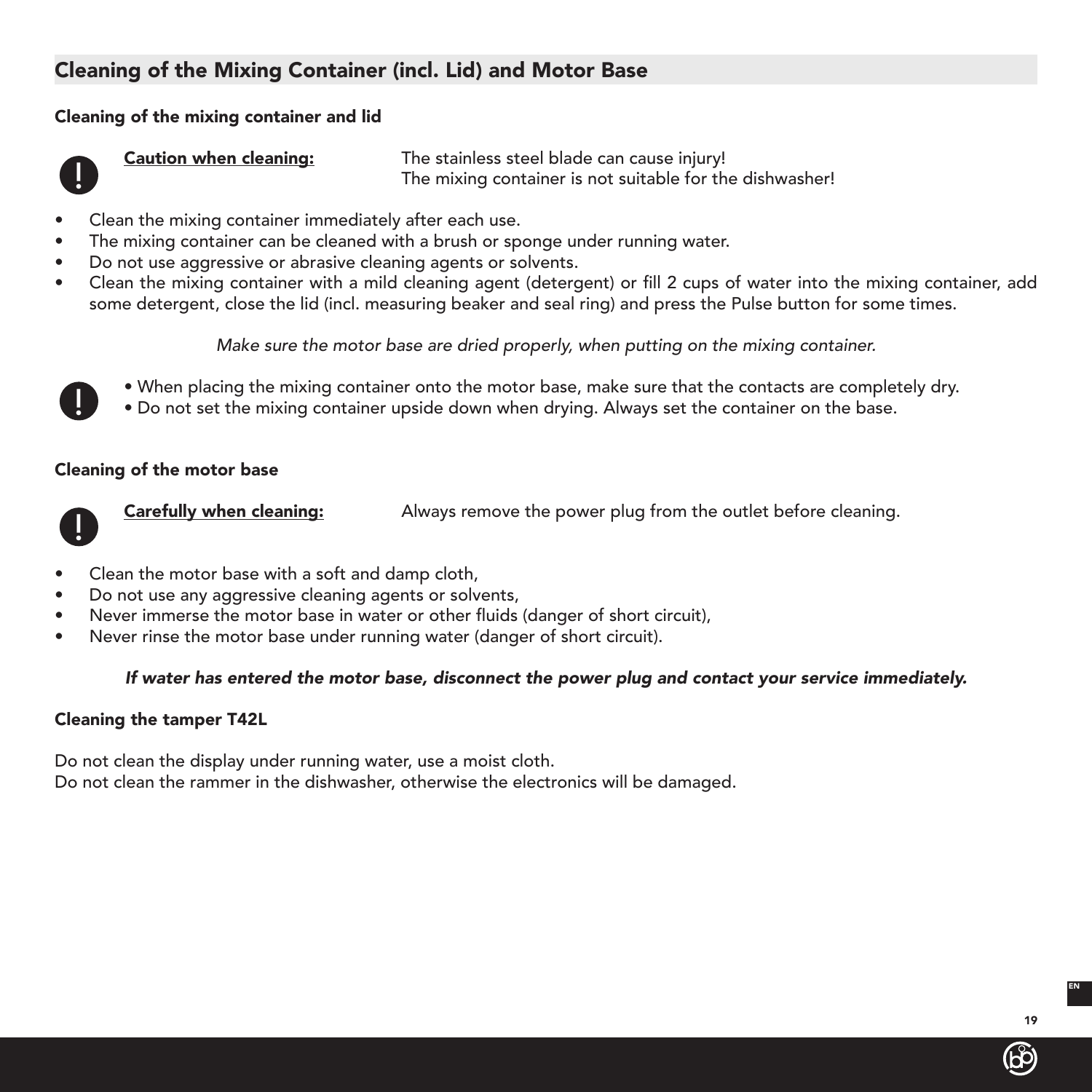# Instructions for general preparation

With the high performance mixer the preparation of many dishes is very simple. You only add the ingredients in the mixing container and select the desired automatic programme. In no time, you can prepare delicious desserts, healthy smoothies or a delicious warm or hot soup, and much more!

Practice makes perfect. Therefore, we have identified the most frequently asked questions with appropriate solutions for you.

#### If the blender get stucks.

It may be that a larger piece of food are stuck at the bottom of the mixing container. Turn off the device and try to remove the large pieces with the tamper. Sometimes bubbles are formed, which you can remove with the tamper easily. If necessary add more water.

#### Most of the ingredients is pressed against the walls of the mixing container and settles there. The blades run idly.

This happens especially when less ingredients are crushed, as well as in the preparation of almond and walnut mush. A solution is that you push the mass with the tamper from the edge towards the knife – please make sure that the device is switched off. Adding liquids ensures that the mass remains at the bottom of the mixing container where it can be processed by the blades.

## The mixer stucks and then strikes completely.

Your high performance mixer has a thermal protection which ensures that the device does not overheat. Please take frequent breaks so that it can cool down. If the overheating protection is active, please wait 45 minutes. After that time, your high performance mixer is ready to use as usual.

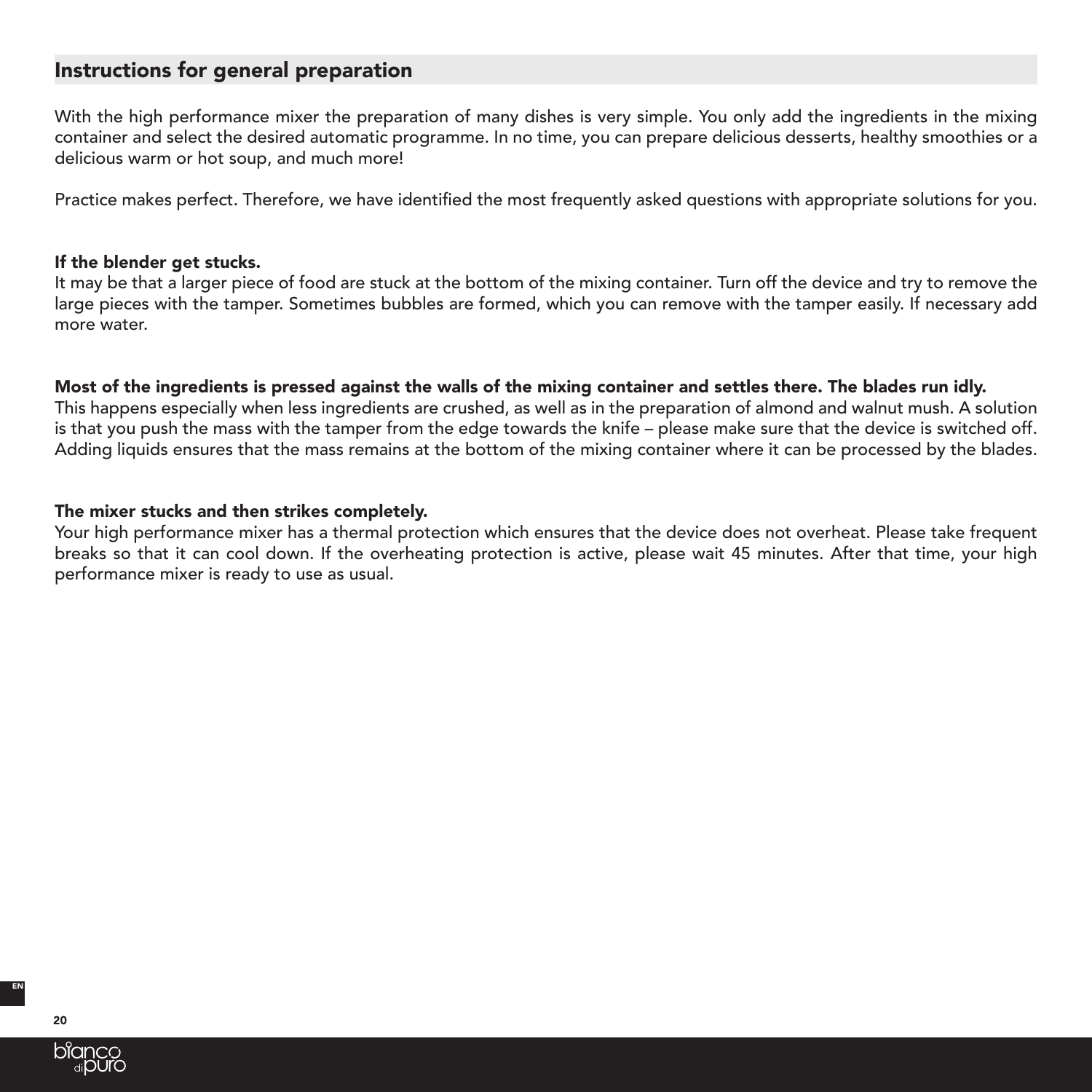# Instructions for general preparation

## Almonds, walnuts, sunflower seeds and seeds are crushed in the blender, but the mush is not formulary.

Add wise neutral edible oil by tablespoons, until the knife gets a grip again and a creamy consistency develops. It often helps to stir the nut mixture with the tamper. During long-term preparation of nut mush, a heating must be expected because of the frictional effects. You should make sure that the mass in the mixing container is not heated above 42 °C due to raw food criteria where no trans fats are allowed. You can check this easily with the tamper T42L (see operating the tamper on page 17). Please pause while preparation to cool down the puree, as well as the device.

Note Current recipes can be found on our website at www.bianco-di-puro.com.

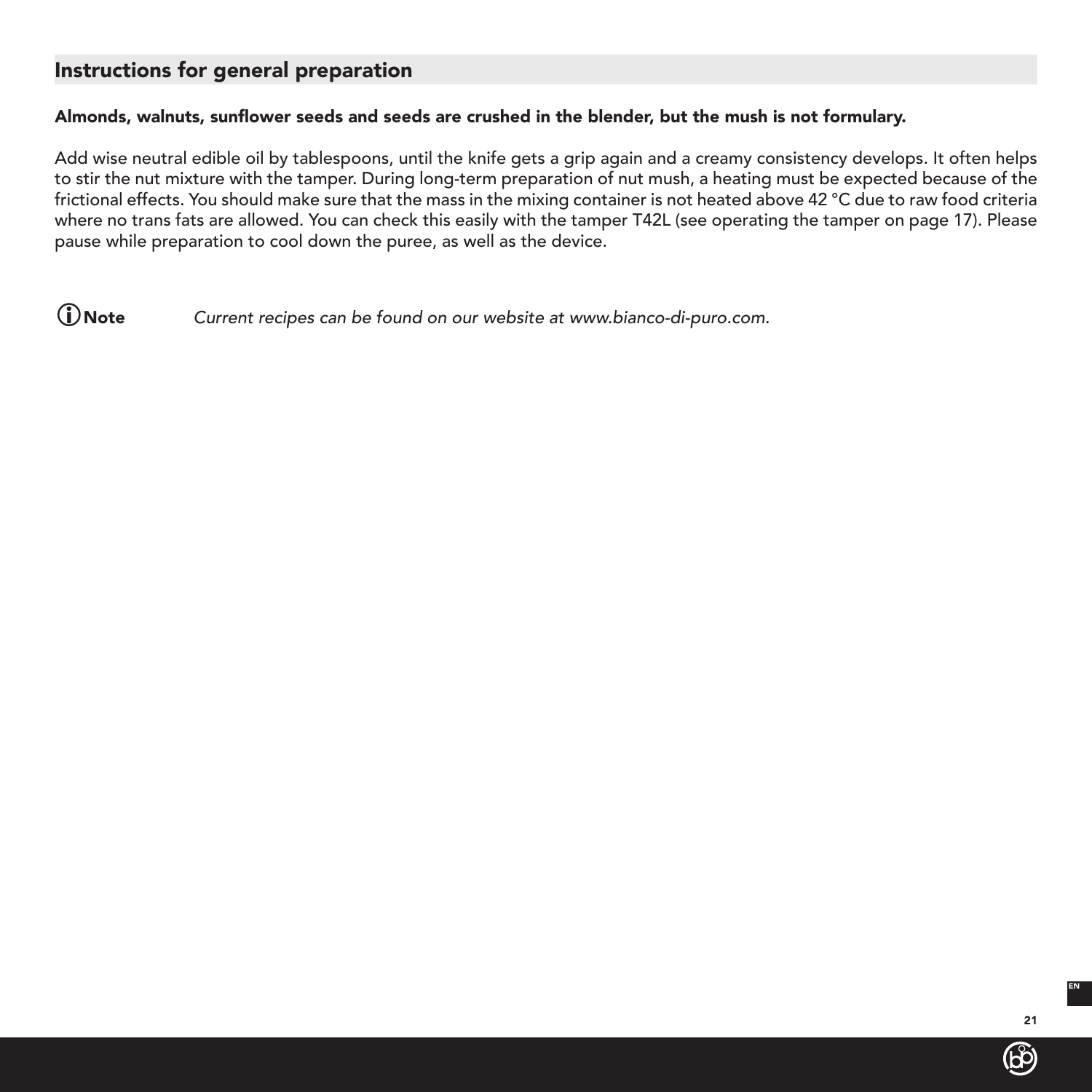# Recipes to try - Green Smoothies

## Sweet Apple Smoothie

You will need:

- 1 ripe banana (without skin)
- 2 hands of baby spinach
- leaves of a carrot
- 2 sweet apples
- 4 kohlrabi leaves
- 500 ml of fresh water

## **Preparation**

Peel the banana, divide the apple into quarters, remove the stem and the blossom root. Wash the baby spinach briefly. Put all ingredients into mixing container and add the water. Now start the programme "Green Smoothies". Done<sup>l</sup>

Enjoy!

## Green Power Smoothie

You will need:

- 1 banana
- 1 apple or mango
- 1 handfull of chard or spinach
- $\bullet$   $\frac{1}{2}$  tbsp. of oil (coconut oil)
- 100 ml of apple juice
- 100 ml of fresh water

## **Preparation**

Peel banana, dividethe appleremove the stem and the blossom root. Remove pit of mango. Wash chard or spinach briefly.

Put all ingredients in to the blender and start the program "Green Smoothies". Done!

Enjoy!

## Sweet Cherry Smoothie

You will need:

- 1 mango
- 14 cherries
- 2 nectarines
- 250 g of lamb's lettuce
- 1/2 bunch parsley
- ½ peeled lemon
- 500 ml of fresh water

## Preparation

Remove pit of mango, cherries and nectarines, wash the lettuce, peel the skin of the lemon with a vegetable peeler.

Put all ingredients in the blender and start the "Green Smoothies". Done!

Enjoy!

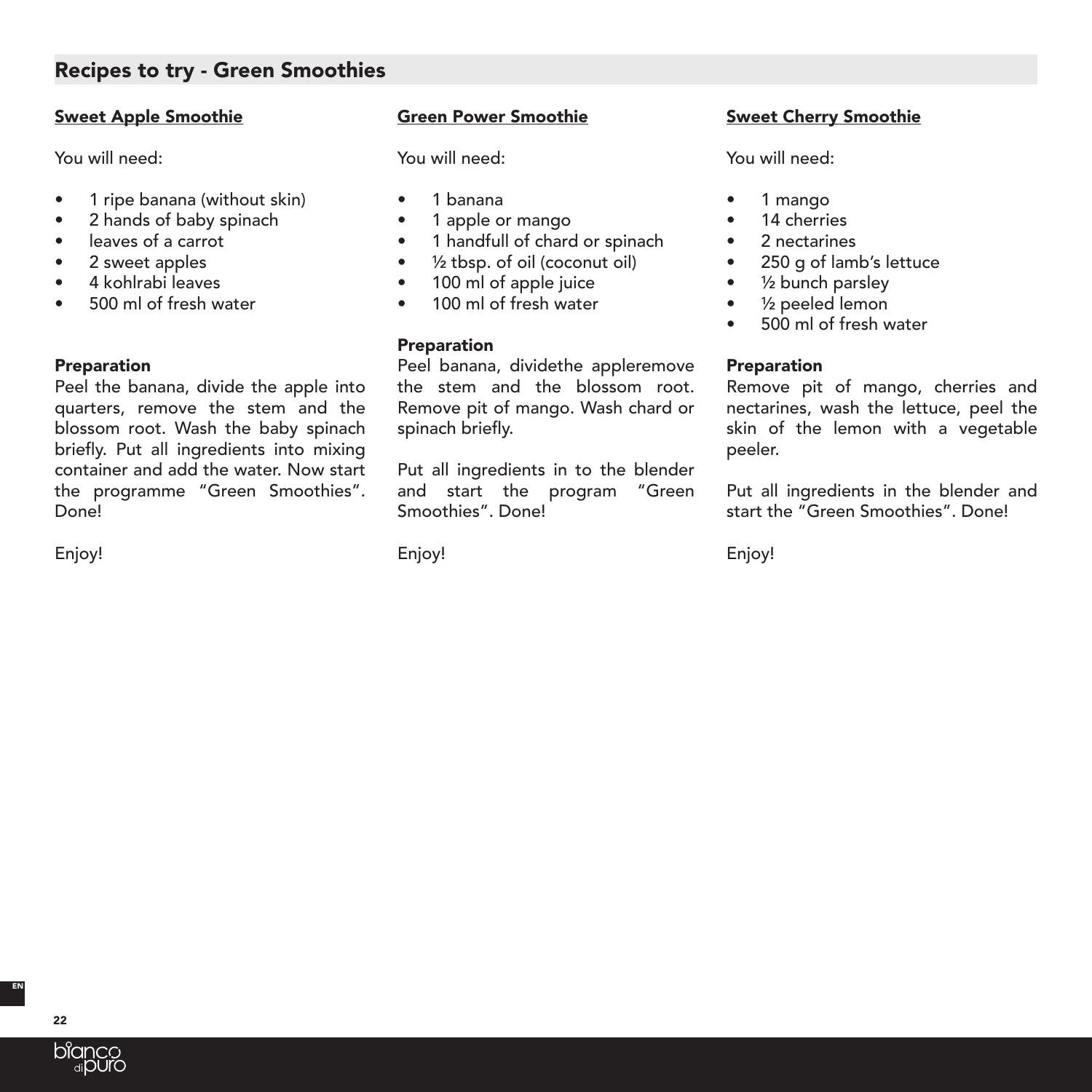# Recipes to try – Green sauce, Tomato sauce and Hummus

## Green Sauce

You will need:

- some fresh lettuce leaves
- celery with green leaves
- 1 tbsp. of tomato paste
- 2 tbsp. of olive oil
- 2 tbsp. of fresh lemon juice
- 2 tbsp. of fresh water
- salt and pepper

## **Preparation**

Put all ingredients in the mixing container and start the program "Sauce". Done!

This green sauce goes perfectly with pancakes, noodles, fresh potatoes, and much more.

Enjoy!

## Tomato Sauce

You will need:

- 7 medium tomatoes
- 2 small shallots
- 8 fresh basil leaves
- 1 tbsp. of agave syrup
- 2 tbsp. of olive oil
- fresh parsley, chili
- salt and pepper

## Preparation

Place all ingredients in the mixing container and start the program "Sauce". Add the tomato sauce with salt and pepper to taste. Done!

Enjoy!

## **Hummus**

You will need:

- 250 g of chickpeas (from the can)
- 1 tbsp. of tahini (sesame paste)
- 4 tbsp. of olive oil
- juice of one fresh lemon
- some garlic
- ½ tbsp. of cumin
- salt and pepper

## Preparation

Place all ingredients in the mixing container and start the program "Sauce". Add hummus with salt and pepper to taste. Done!

Enjoy!

EN



23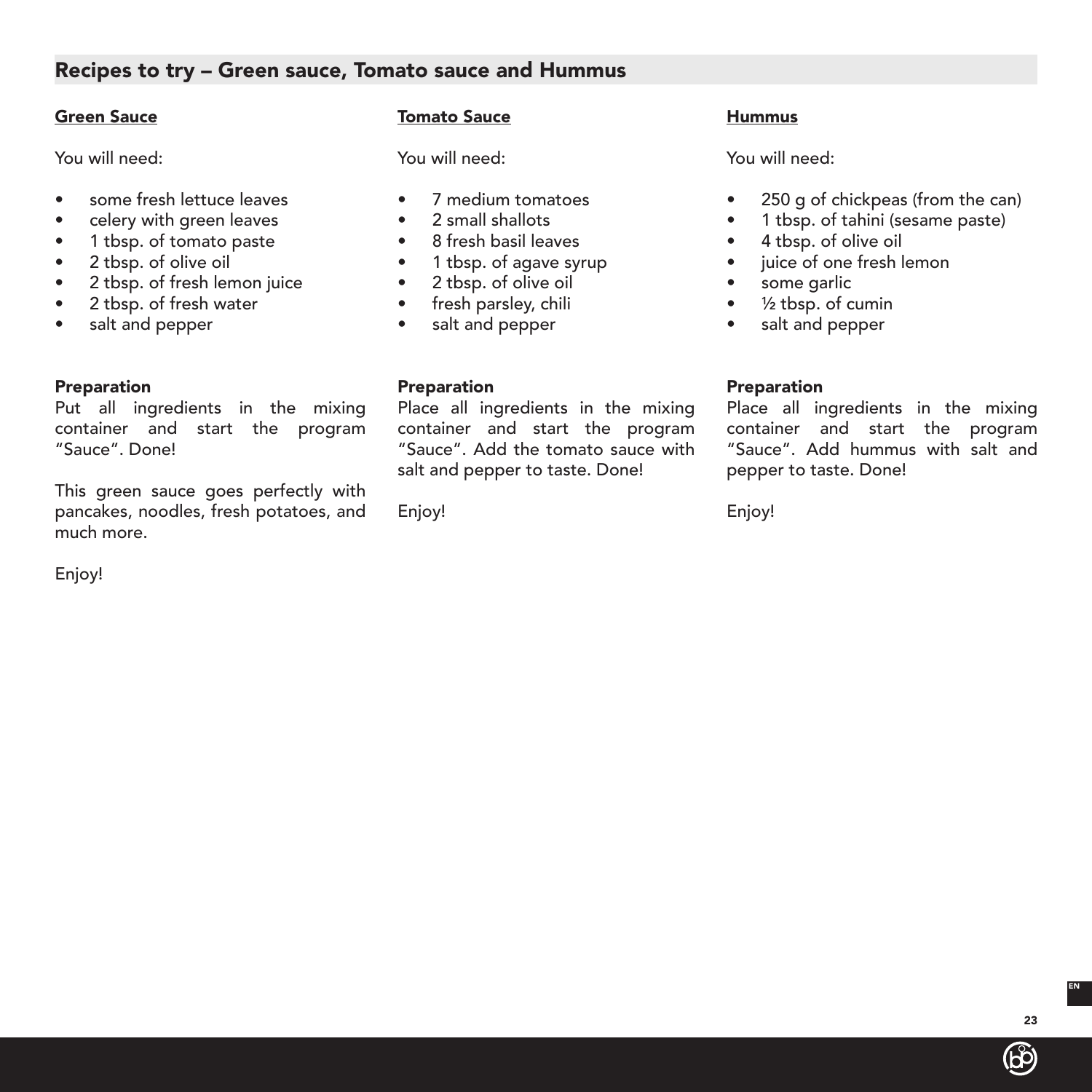# Recipes to try - Tomato Soup, Asparagus Soup and Cauliflower Soup

## Tomato Soup

You will need:

- 500 g of tomatoes
- 1 red bell pepper
- 2 oranges
- 60 g of cashew nuts
- 2-4 basil leaves
- sea salt and black pepper

## **Preparation**

Put the ingredients in the mixing container and start the program "Bisque". Add the soup with some sea salt and black pepper to taste. Done!

Enjoy!

## Asparagus Soup

You will need:

- 60 g of almonds
- 300 g of peeled white asparagus
- 1 small spring onion
- ½ banana (without shell)
- 250 ml of fresh water
- juice of half a lemon
- 1 tbsp. of organic lemon peel
- sea salt
- freshly ground white pepper
- 4 tbsp. of watercress

## Preparation

Fill the almonds in the mixing container and start the programme "Nuts".

Add all ingredients to the ground almonds and start the program "Bisque". After 8 minutes, your soup is ready.

Add salt and pepper to taste before serving, sprinkle with watercress.

Enjoy!

# Cauliflower Soup

You will need:

- 1 small spring onion
- 1 clove of garlic
- ½ cauliflower
- 300 ml of fresh water
- 1 ripe avocado (without shell)
- 3 tbsp. of lemon juice
- 3 tbsp. of chives
- sea salt
- freshly ground white pepper

## **Preparation**

Peel spring onion and garlic, chop the cauliflower coarsely.

Fill onion, garlic and cauliflower in the mixing container and start the program "Nuts".

Now, add the fresh water and the avocado (without pit) in the blender and start the program"Bisque".

Stir in the chives and add salt and pepper to taste. Done!

Enjoy!

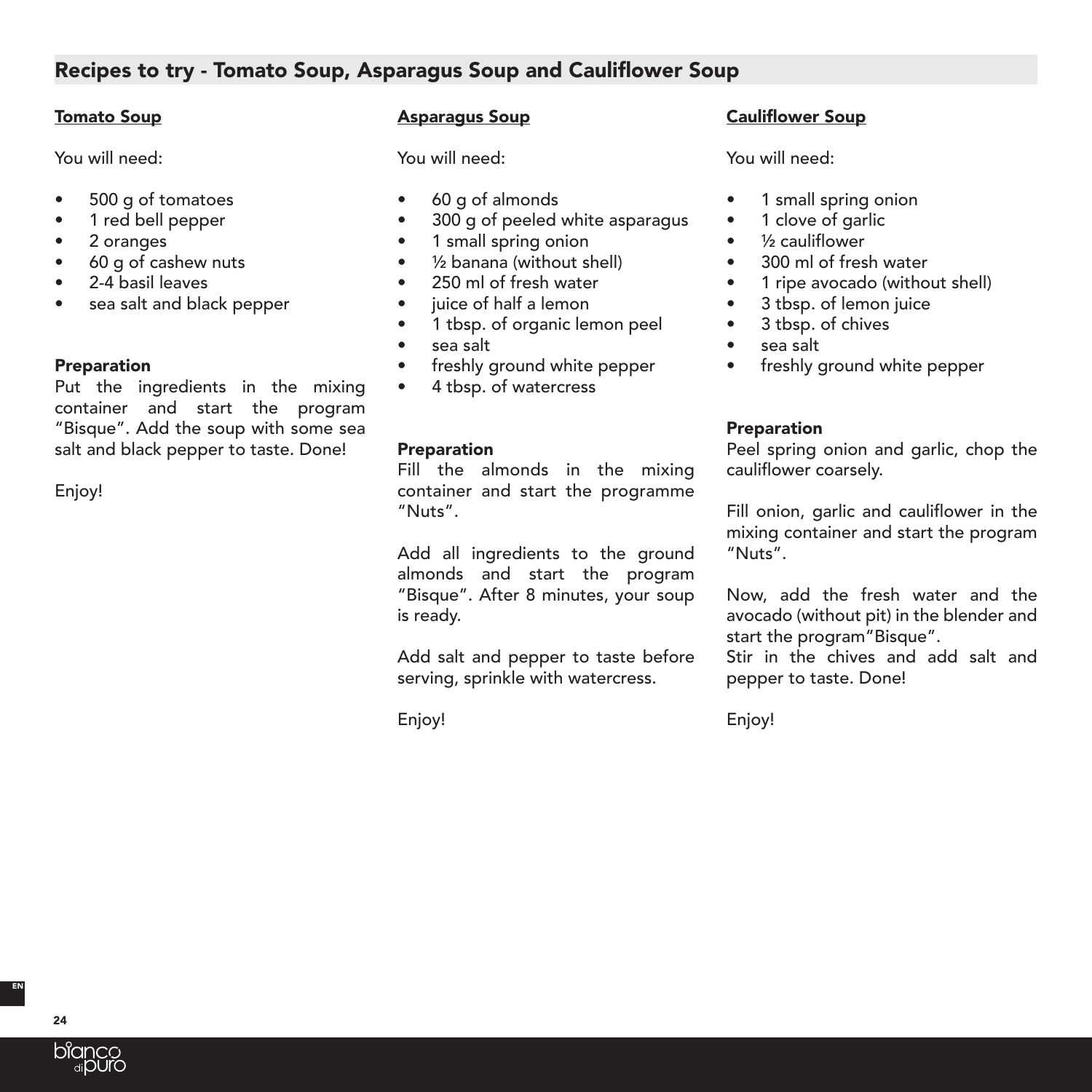# Recipes to try – Cashew mush, Almond mush

#### Cashew mush

You will need:

- 250 g of cashew nuts
- about 4 tbsp. of oil (sunflower oil or thistle oil)

#### Preparation

Put the cashews in the mixing container, pour the oil in the mixing container and start program "Nuts".

Then mix manually until a fine paste has been produced. This may take some time to complete. Done!

Enjoy!

## Almond mush

You will need:

- 200 g of almonds
- 4 tbsp. of oil (almond oil or sunflower oil)

#### Preparation

Pour the almonds together with the oil in the mixing container and start the program"Nuts".

Then mix manually until a fine paste has been been made. This may take some time to complete. Done!

Enjoy!

"In the preperation of nut mush, you must press the nuts with the stamper to the blades. In this process, the temperature maybe higher. Please have a couple of small breaks while mixing to allow the mush and the device to cool down. In case of overheating, the mixer automatically switches off. After about 45 minutes, it is ready for use again.

If the nuts are not finely ground enough add a little bit of oil."

(bp)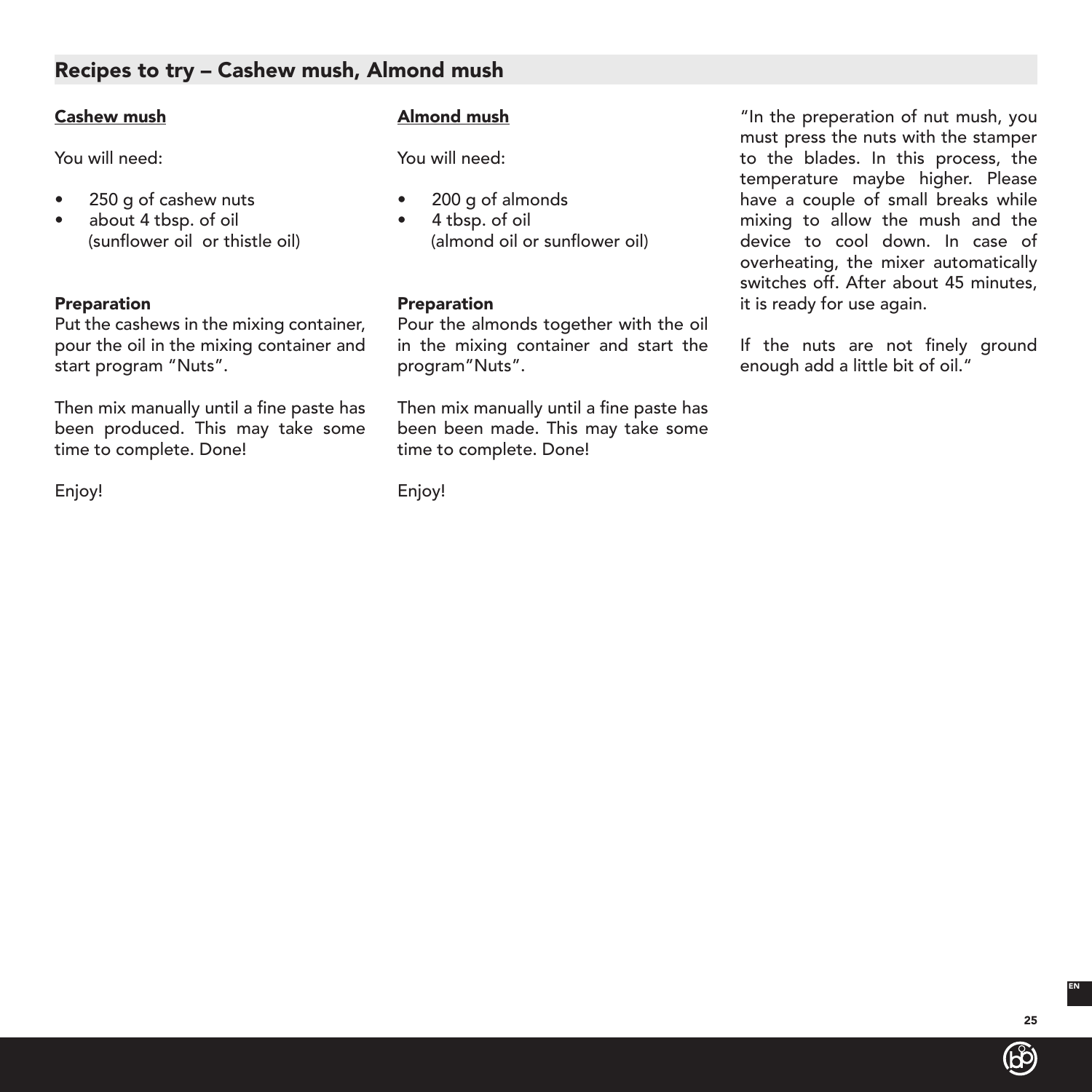# Recipes to try – Apricot pudding, Lemon cream and Nut pudding

#### Apricot pudding

You will need:

- 1 large banana
- 400 g of apricots (pitted)
- 50 ml of milk
- 3 tbsp. of cane sugar
- 1 tbsp. of fresh lemon juice
- 1 tbsp. of carob flour
- 2 tbsp. of sliced almonds
- 2 lemon balm leaves

#### **Preparation**

Peel the banana and halve the apricots.

Put banana, apricots, milk, sugar and lemon juice in the mixing container and start the program "Nuts". Add carob flour and mix briefly with the Pulse button.

Cool the pudding thoroughly in the refrigerator. Before serving, garnish the pudding with almond flake and lemon balm.

Enjoy!

#### Lemon cream

You will need:

- 250 g of cashew nuts
- 1 tbsp. abrasion of one lemon
- iuice of one lemon
- 100 ml of of fresh water
- 5 tbsp. agave syrup

#### **Preparation**

Put all ingredients in the mixing container and start the program "Sauce".

Put the lemon cream before serving in the refrigerator and allow to cool.

Enjoy!

# Nut pudding

You will need:

- 100 g of shelled walnuts
- 100 g of hazelnuts
- 100 g of almonds
- 2 large bananas
- 300 ml nut milk
- 4 tbsp. of cane sugar
- 1 pinch of sea salt
- 2 tbsp. ground cinnamon
- some ground vanilla bourbon

#### Preparation

Put the nuts in the blender and let the shred them with program "Nuts".

Peel the bananas and put them together with the other ingredients to the nut flour.

Now, start the program "Sauce" to blend all ingredients. Fill the finished walnut pudding in a bowl. Cool before serving.

Enjoy!



26

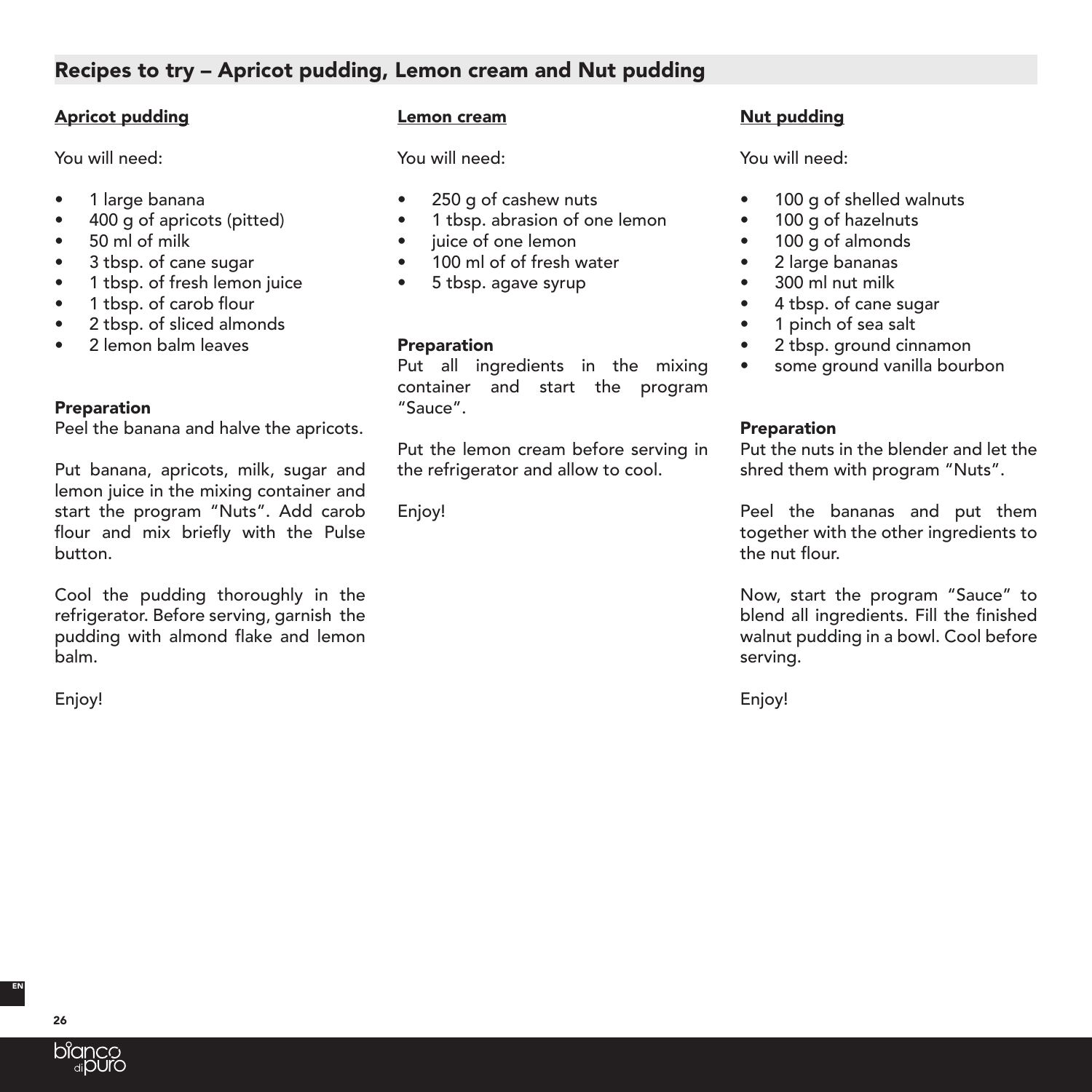# Recipes to try - Cashew milk, Almond milk and Hemp milk

## Cashew milk

You will need:

- 100 g of cashew nuts
- 1 L of fresh water
- salt or sweetener

## **Preparation**

Fill the cashew nuts with fresh water into the mixing container. Start the program "Sauce". Add almond milk with a little sweetener and salt to taste. Done!

Enjoy!

## Almond milk

You will need:

- 100 g of peeled almonds
- 500 ml of fresh water
- sweetener
- pinch of salt

## Preparation

Put the ingredients in the blender and start the programme "Sauce". Add the almond milk with a little sweetener and salt to taste. Done!

Enjoy!

## Tip:

If you filter the milk after mixing it will become milder and lighter.

# Hemp milk

You will need:

- 85 g of hemp seeds
- 500 ml of fresh water

or

- 50 g of shelled hemp seeds
- 750 ml of fresh water

## Preparation

Put the hemp seeds into the mixing container and add fresh water.

Now start the program "Sauce". Done!

Enjoy!

# Tip:

If you filter the milk after mixing it will become milder and lighter.

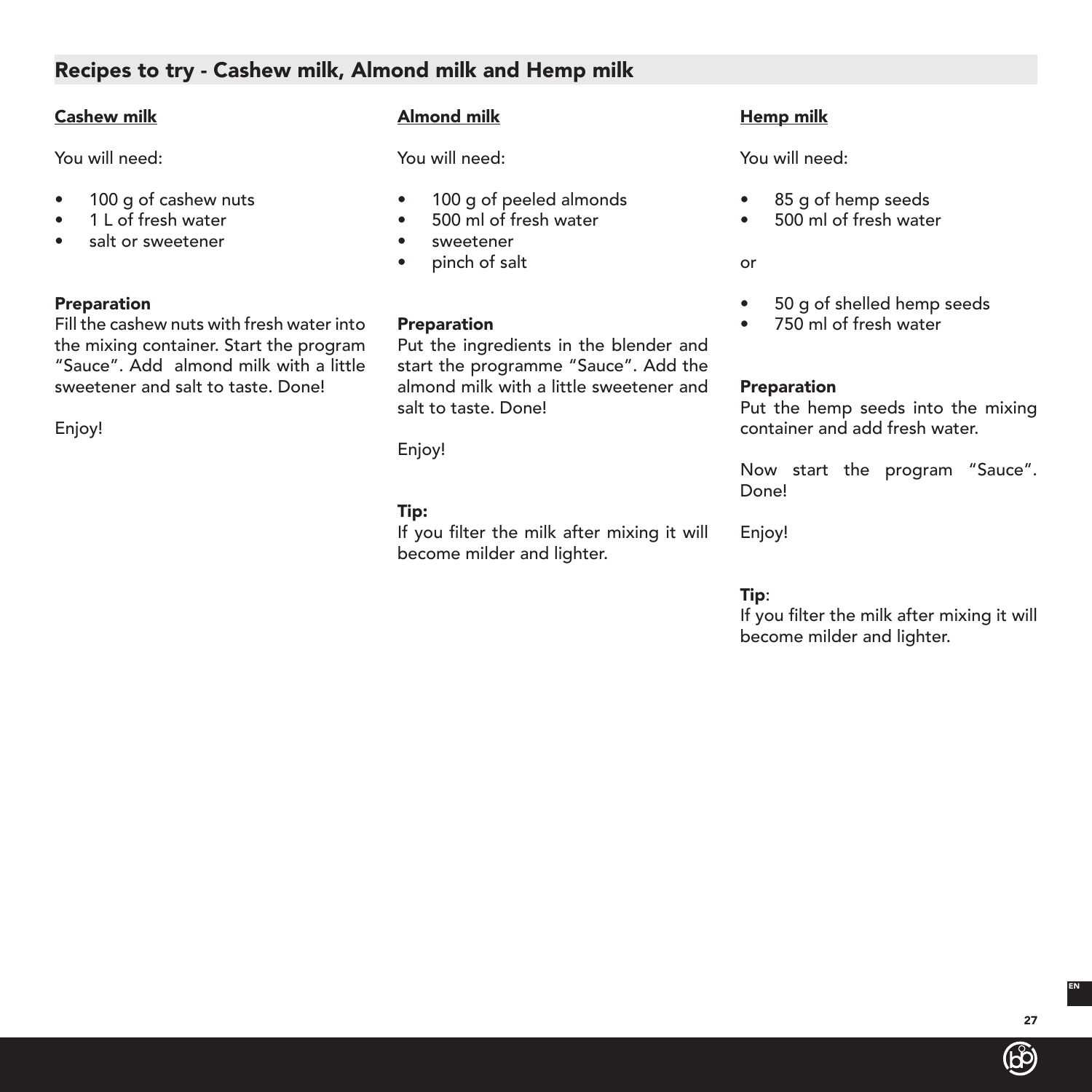# Recipes to try - Tomato dressing, Peanut dressing and Zucchini dressing

## Tomato dressing

You will need:

- 3 apricots
- 2 tomatoes
- 1 small spring onion
- 2 tbsp. of freshly squeezed lemon iuice
- 1 dried chili pepper
- 1 tbsp. of sugar

**Preparation** Remove the pit of the apricots. Put all the ingredients in the mixing container and run the program "Sauce". Done!

Now add the dressing as desired with salt to taste.

Enjoy!

## Peanut dressing

You will need:

- ½ red pepper
- 5 sprigs of parsley
- 100 g of peanuts
- juice of half a lemon
- Some finely grated lemon rind
- 100 ml of milk
- 1 tbsp. of agave syrup
- sea salt

## Preparation

Remove seeds of the pepper, remove parsley leaves off the sprig.

Put all ingredients in the mixing container and start the program "Sauce". Add salt to taste. Done!

Enjoy!

# Zucchini dressing

You will need:

- 1 small zucchini
- 1 clove of garlic
- 75 g ofpine nuts
- 4 basil leaves
- 70 ml of water
- 2 tbsp. of lemon juice
- sea salt
- freshly ground white pepper

## Preparation

Peel the zucchini and the garlic. Put all ingredients in the mixing container. Start the mixing process with the program "sauce".

Add salt and pepper to taste. Done!

Enjoy!

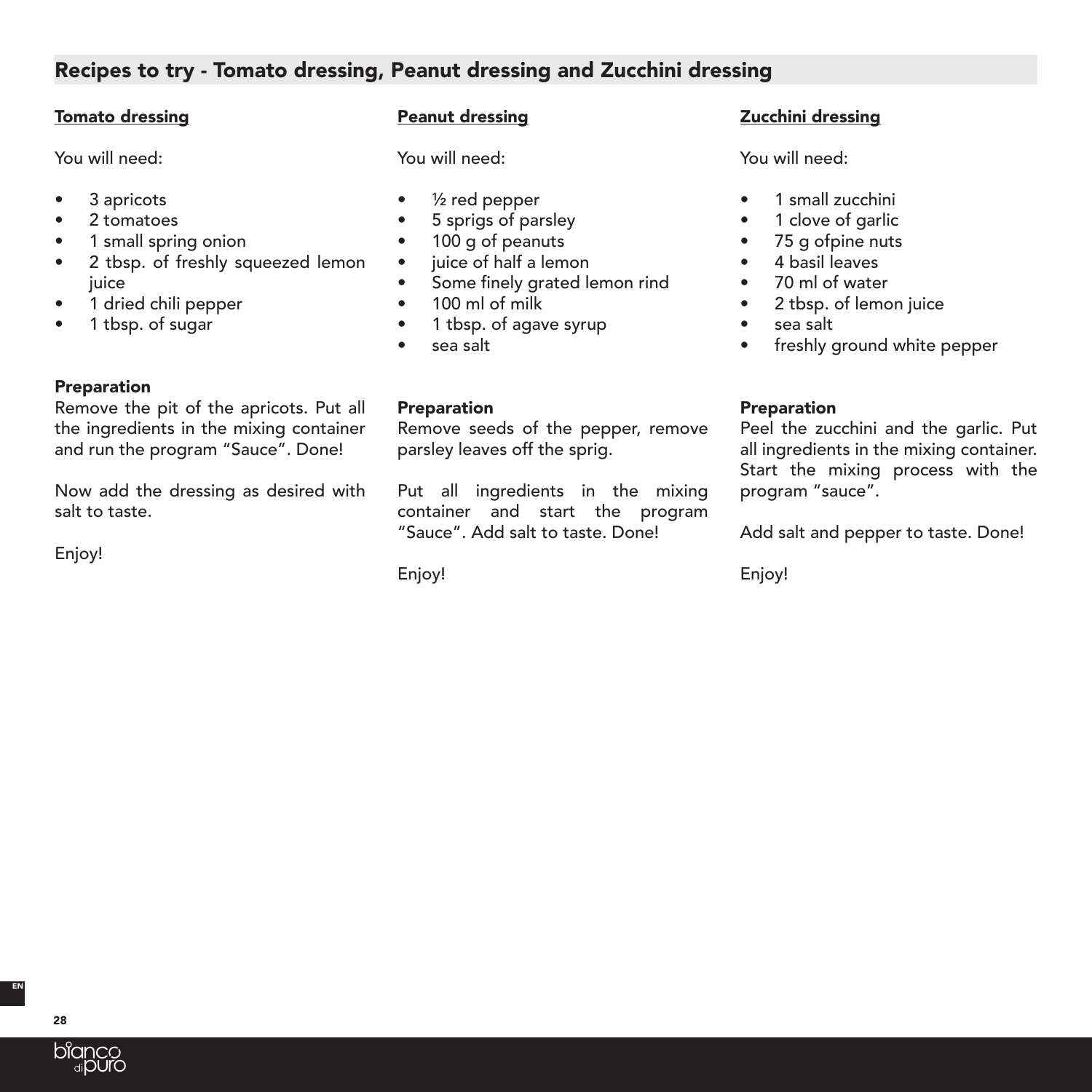# Recipes to try – Ice cream

## Coconut raspberry ice cream

You will need:

- 200 g of frozen raspberries
- 100 g of cashew nuts
- 100-200 ml of solid coconut milk

#### **Preparation**

Put all ingredients in the mixing container and start the program "ice cream".

You can subsequently add agave nectar or stevia, if the ice cream is not sweet enough.

Enjoy!

## Pistachio ice cream

You will need:

- 3 small bananas
- 1 avocado
- 50 g of peeled green pistachios
- 3 dried dates
- ½ vanilla pod
- 2 tbsp. of cashewmus
- 50 ml of cold nut milk
- 1 tbsp. of pumpkin seed oil

#### Preparation

Peel the bananas, peel the avocado and remove the pit. Freeze them in small pieces.

Add remaining ingredients with the frozen bananas and avocado to the mixing container and start the program "ice cream". Done!

Enjoy!

## Chocolate ice cream

You will need:

- 3 bananas
- 6 dried pitted dates
- 3 tbsp. of walnuts
- 2 tbsp. of cocoa powder
- 100 ml of milk nut
- 2 tbsp. of almond butter
- 3 tbsp. of chopped almonds

## **Preparation**

Peel bananas and freeze them in small pieces.

Chop the almonds with program "Grind" coarsely and transfer them to a bowl.

Put the frozen banana pieces and remaining ingredients in the mixing container and start the program "Sauce".

Stir gently some chopped almonds to the ice cream.

Enjoy!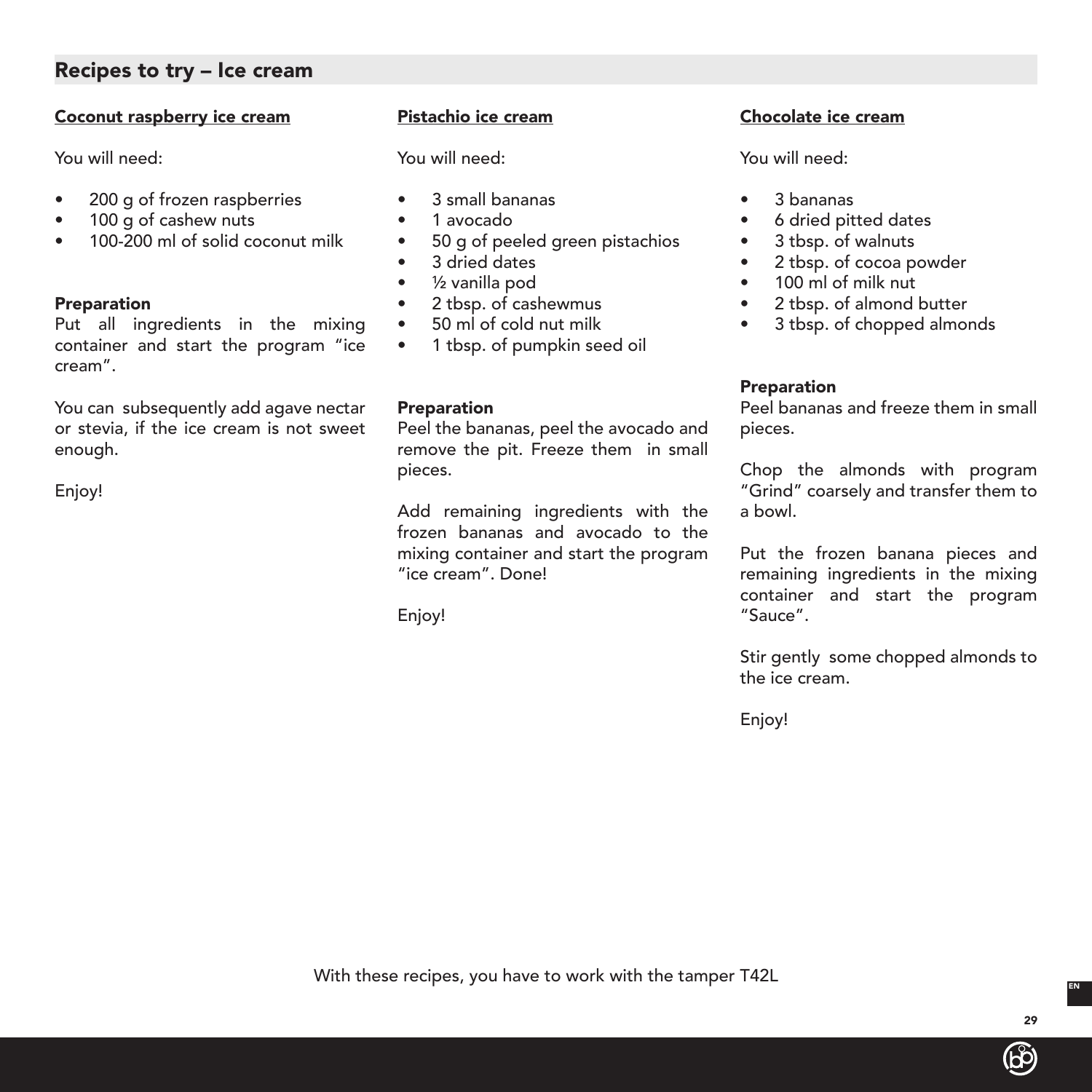# Recipes to try – Fruit smoothies

## Fruit Smoothie

You will need:

- ½ mango (without pit)
- ½ grapefruit
- ½ orange
- 1 medlar
- ½ pomegranate
- 500 ml of fresh water

## Preparation

Use the pomegranate seeds only. Peel the orange with a vegetable peeler. Put the ingredients in the mixing container and start the program "Smoothie". Done!

Enjoy!

## Pina Colada Smoothie

You will need:

- 200 g of pineapple
- 200 g of raw coconut Butter
- 100 ml of fresh water

## Preparation

Peel off, pineapple and add it to the other ingredients in the mixing container. Use program "Smoothie" for preparation. Done!

Enjoy!

## Cold Chocolate smoothie

You will need:

- 3 bananas
- 500 ml of nut milk
- 5 tbsp. of agave syrup
- 5 tbsp. of cocoa powder
- 2 tbsp. of cocoa nibs (if available)
- 1 tbsp. of ground vanilla bourbon

## Preparation

Peel the bananas and freeze them in small pieces. Then put these with the other ingredients in the mixing container and start the program "Smoothie". Done.!

Enjoy!

If you want to enjoy cold fruit smoothie, you can reduce the amount of fresh water and add a few ice cubes.

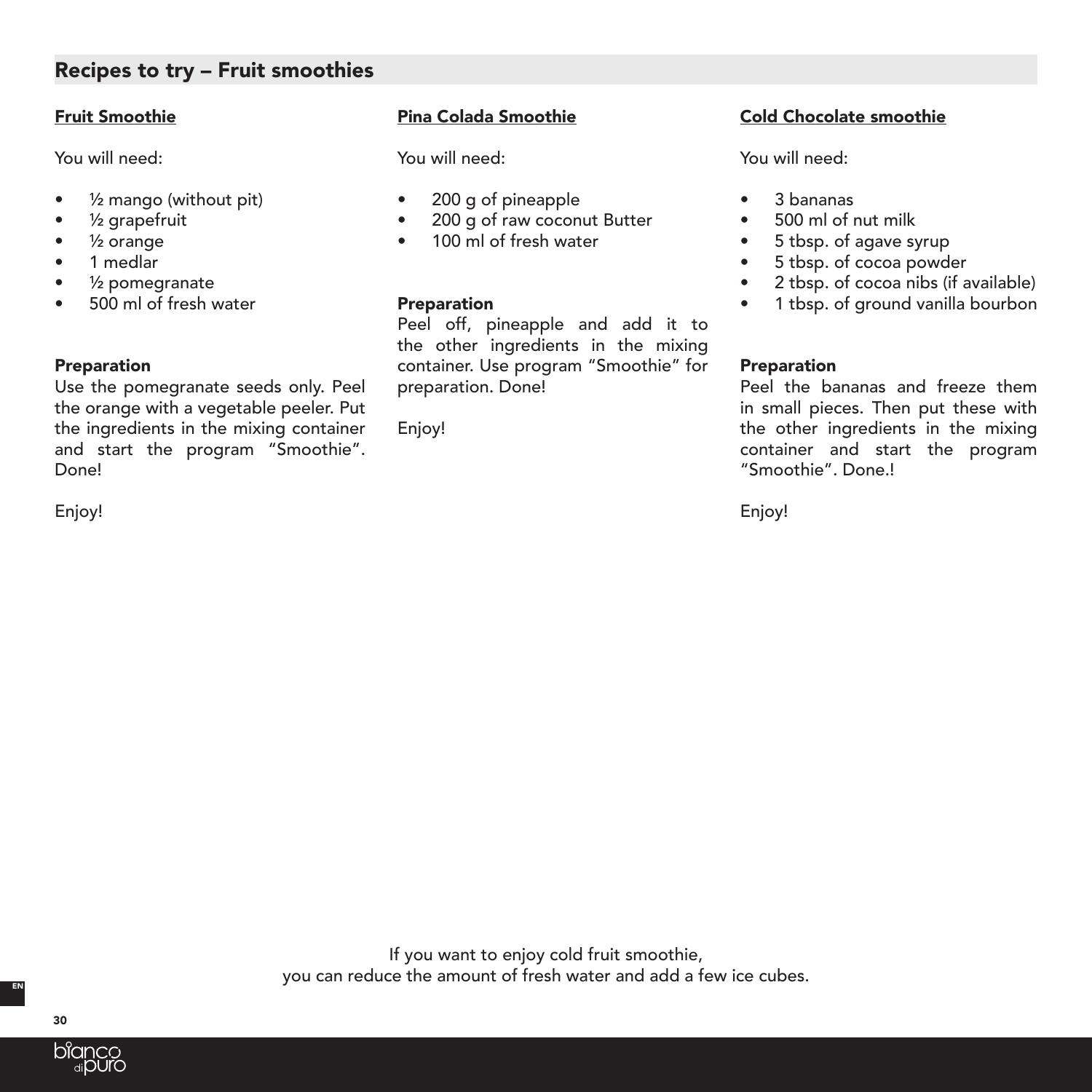# Recipes to try – Soy milk and Sesame milk

## Soy milk

You will need:

- 100 g of soy bean
- 1 L of fresh water
- sweetener

#### Preparation

Boil the beans for 1 hour. Fill only the soy beans with fresh water in the mixing container. Start the program "Cereal Milk". Add sweetener to taste. Done!

Enjoy!

## Sesame milk

You will need:

- 100 g of peeled sesame
- 1-2 pitted dates
- 1 banana without peel
- juice of one orange
- 2 tbsp. of juice of lemon
- 600 ml of fresh water

## Preparation

Add the sesame seeds with the remaining ingredients in the mixing container and start the program "Cereal Milk". Done!

Enjoy!

(රට)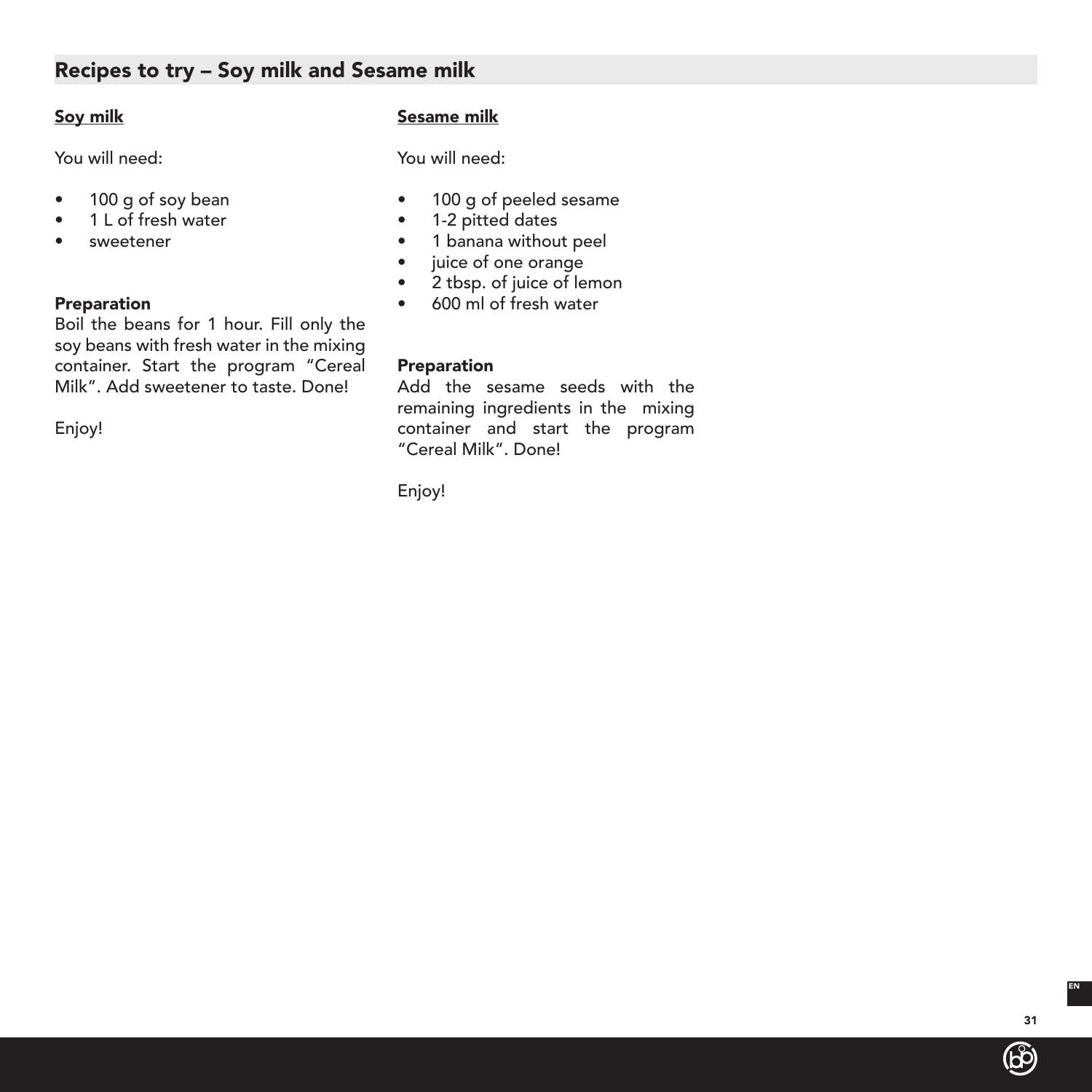# Recipes to try – Frozen Yoghurt

## Icy Rasp-Ba-Drink

Makes 4 portions

You will need:

- 2 bananas (each approx. 160 g)
- 200 g raspberries
- 30 g cashew nuts
- approx. 1 tbsp agave syrup
- 400 ml rice milk

#### **Preparation**

Peel and slice the bananas. Pick over the raspberries if necessary, then wash and pat dry. Freeze with the sliced bananas for at least 4 hours.

Place the frozen fruit in the mixing container with the cashew nuts and agave syrup,

and pour over the rice milk. Blend using the "frozen yoghurt" program, and season with agave syrup.

Enjoy!

## Frozen Blueberry Yoghurt

Makes 4 portions

You will need:

- 300 g blueberries
- 500 g soy yoghurt
- juice and grated zest of 1 organic lime
- 4 tbsp apple sweetener

#### Preparation

Pick over, wash and pat dry the blueberries, then freeze. Place the frozen berries in the mixing container. with the yoghurt and lime juice, and blend using the "frozen yoghurt" program.

Add the lime zest and apple sweetener, and blend again briefly at setting 4.

Enjoy!

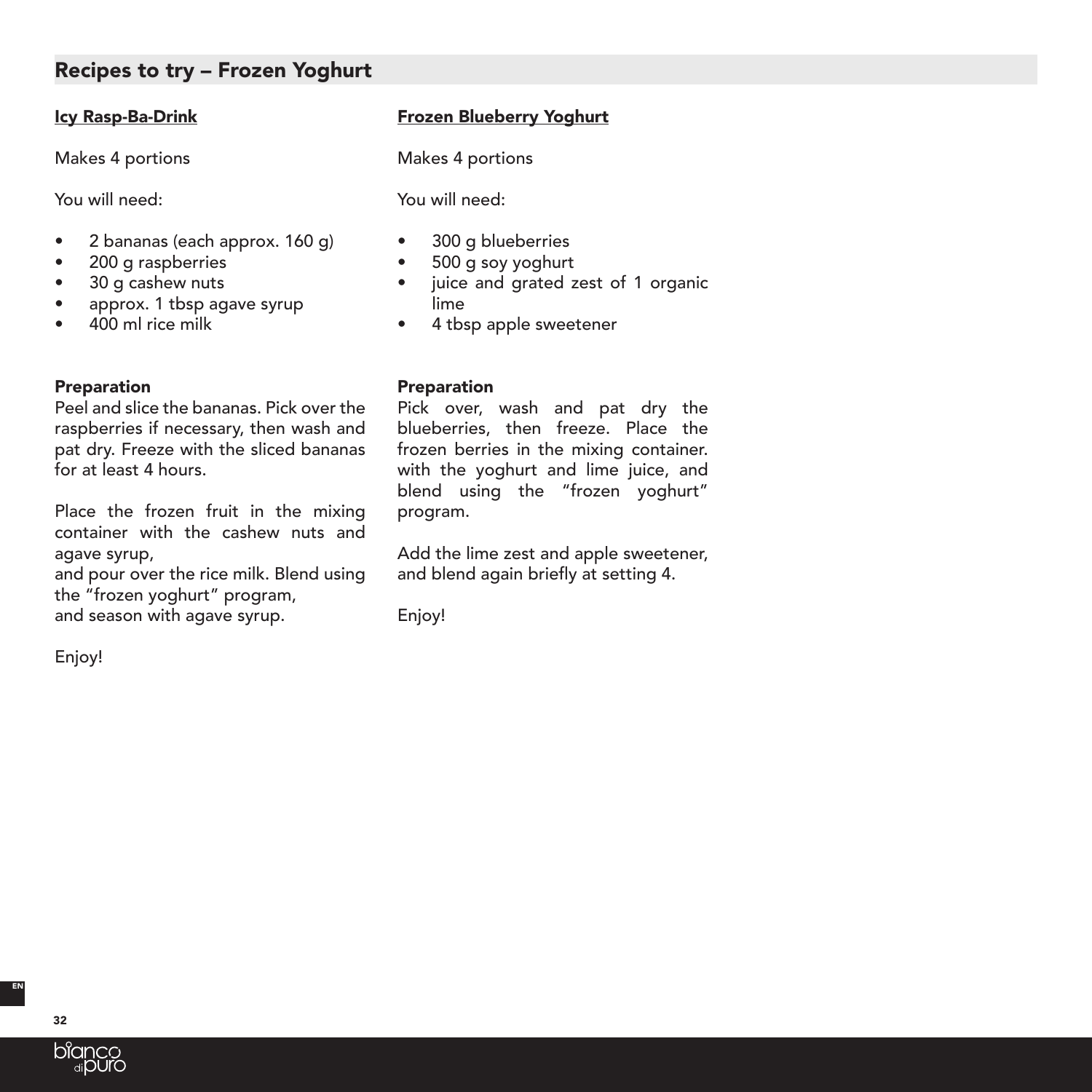# Technical Data

# volto

| <b>Voltage / Frequency</b>      | 220 - 240 V / 50 - 60 Hz                                                     |
|---------------------------------|------------------------------------------------------------------------------|
| Power                           | 1,400 Watt                                                                   |
| Rotation                        | 1,500 U/Min. (Level 1) - up to 32,000 U/Min. (Level 10)                      |
| Volume of mixing container      | 2.0 Liters, TRITAN plastic, BPA-free                                         |
| Max. temperature                | 125 °C                                                                       |
| <b>Blade type and material</b>  | 6 Stainless Steel blades, HCS (Japan)                                        |
| <b>Control Panel</b>            | Rotary switch for program selection and speed selection                      |
|                                 | 10 selectable speeds, on/off button                                          |
|                                 | Pulse-button display with run-time and speed indicator                       |
|                                 | 8 automatic programs                                                         |
| Safety functions (see page 5)   | Overheat protection, Overload protection and Sensor for the Mixing Container |
| Device dimensions (incl. jar)   | (h) 526 mm x (w) 188 mm x (l) 199.5 mm                                       |
| <b>Packaging dimensions</b>     | (h) 427 mm x (w) 305 mm x (l) 288 mm                                         |
| Net weight                      | 5.54 kg                                                                      |
| Gross weight                    | 6.05 kg                                                                      |
| <b>Certification / Standard</b> | ITS -GS, CE, EMC, CB, LVD, CCC, PAH                                          |
| <b>Manufacturer's warranty</b>  | 5 years for motor base,                                                      |
|                                 | 2 years for mixing container                                                 |
|                                 | 2 years for tamper (except battery)                                          |
| Power consumption in energy     | 0.5 Watt                                                                     |
| saving mode                     |                                                                              |
|                                 |                                                                              |

# T42L- Tamper with patented temperature gauge

| Colour                         | <b>Black</b>                        |
|--------------------------------|-------------------------------------|
| <b>Measurement range</b>       | $0 °C - 120 °C$                     |
| <b>Device dimensions</b>       | (h) 325 mm x (w) 82 mm              |
| <b>Packaging dimensions</b>    | (h) 362 mm x (w) 118 mm x (l) 88 mm |
| Weight                         | 0.16 kg                             |
| <b>Manufacturer's warranty</b> | 2 Years (except battery)            |
| Max. temperature               | 125 °C                              |
| Power supply                   | Battery Type CR 2032                |

33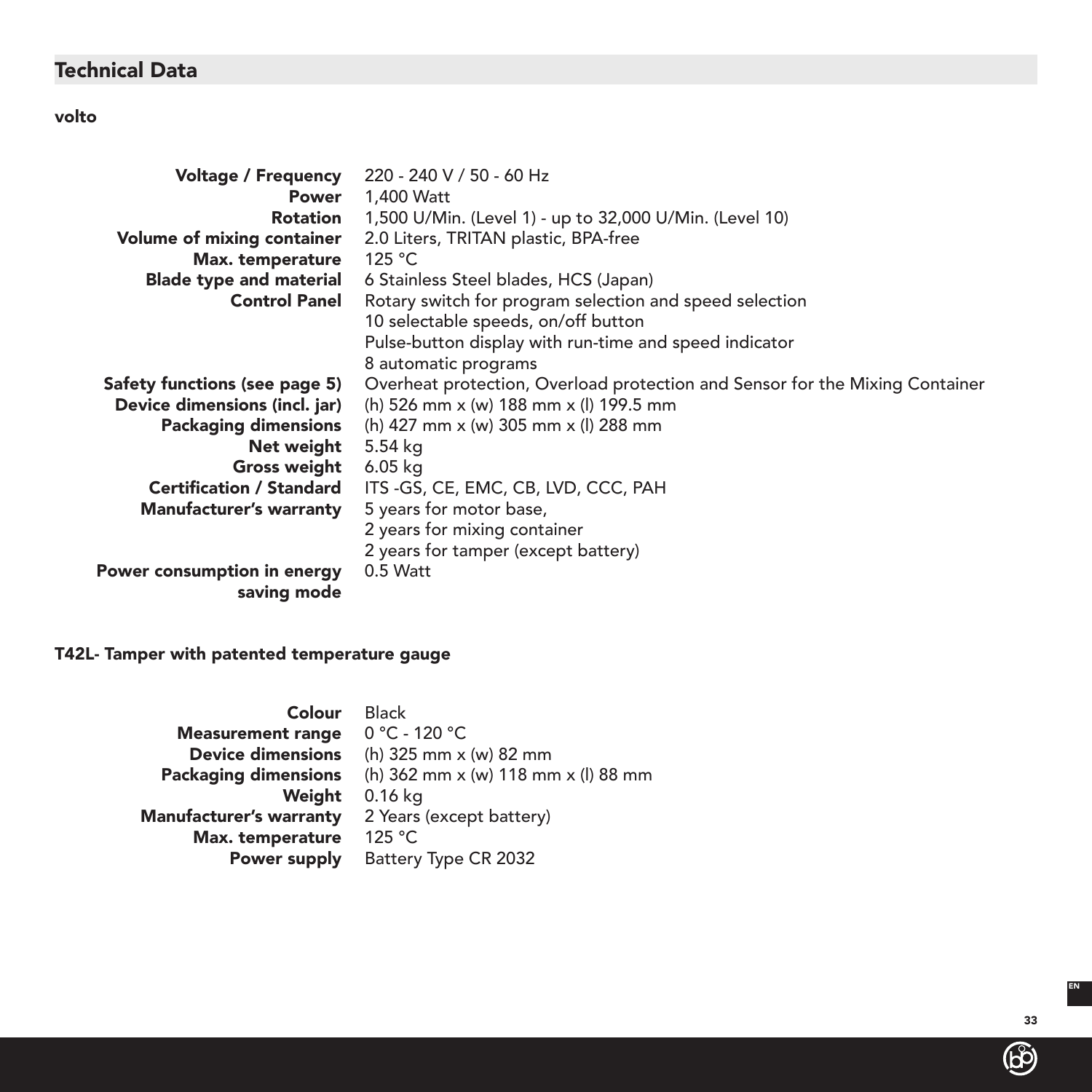# Disposal Note

The packaging protects the device from damage during transportation. The packaging materials have been chosen with consideration of the environment and the disposal and are therefore recyclable.

The return of the packaging to the material cycle reduces the generated waste and saves raw materials. Please dispose of not needed packaging materials at the collection facilities of the collection system "Green Point"

## If possible, store the packaging during the warranty period, to be able to properly package the device in a warranty case.



Device and packaging must due of according to the local regulations for the disposal of electrical waste and packaging materials. If necessary inform yourself at your local waste management company

Do not dispose of electrical devices in household waste, please use the collection facilities of the community. Ask your municipal administration for the sites of the collection facilities. When electrical devices are disposed of without control, dangerous substances can reach the groundwater and also the food chain during corrosion as well as poison plants and animals for years.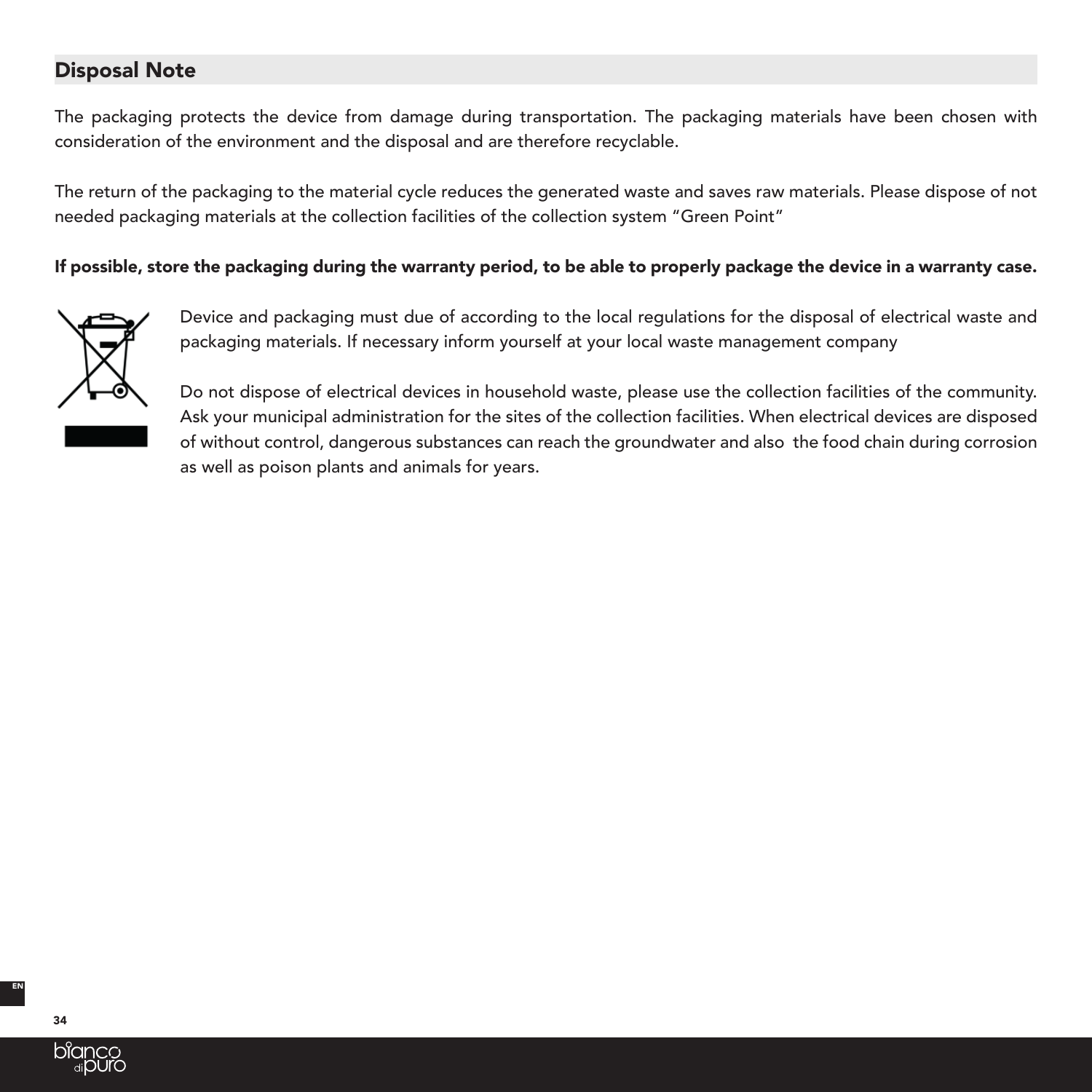# Disposal of used batteries

## Return of waste batteries free of charge

Batteries may not be disposed of with household waste. You are legally obliged to return used batteries so that a proper disposal can be guaranteed. You can leave batteries to a local waste management company or return to your nearest retail store. Even we, as a distributor of batteries are obliged to take back waste batteries. Our take-back obligation is unique to those batteries we carry or carried in our range as new batteries. Batteries like mentioned above, you can either sufficient stamped send back to us or submit for free to our shipping warehouse at the following address:

> bianco di puro GmbH & Co. KG Maarweg 255 D-50825 Köln Germany

Should you have further questions you can contact us via email, too: info@bianco-di-puro.com.

#### Importance of the battery symbols



Batteries are marked with the symbol of a crossed out wheelie bin. This symbol indicates that batteries may not be disposed of with household waste. For batteries containing more than 0.0005 per cent of mercury, more than 0.002 percent cadmium or more than 0.004 percent lead, is located below the wheeled bin symbol is the chemical symbol of the pollutant used in each case - where "Cd" für Cadmium, "Pb "stands for lead, and" Hg "for mercury.

## Contact and Customer Service

# Maarweg 255 Maarweg 255 D-50825 Cologne D-50825 Cologne Germany Germany

Phone +49 221 50 80 80-0 Phone +49 221 50 80 80-20 Fax +49 221 50 80 80-10 Fax +49 221 50 80 80-10

#### Contact Customer service

bianco di puro GmbH & Co. KG bianco di puro GmbH & Co. KG

Mail info@bianco-di-puro.com Mail kundendienst@bianco-di-puro.com

Visit us on the Internet at www.bianco-di-puro.com.

35

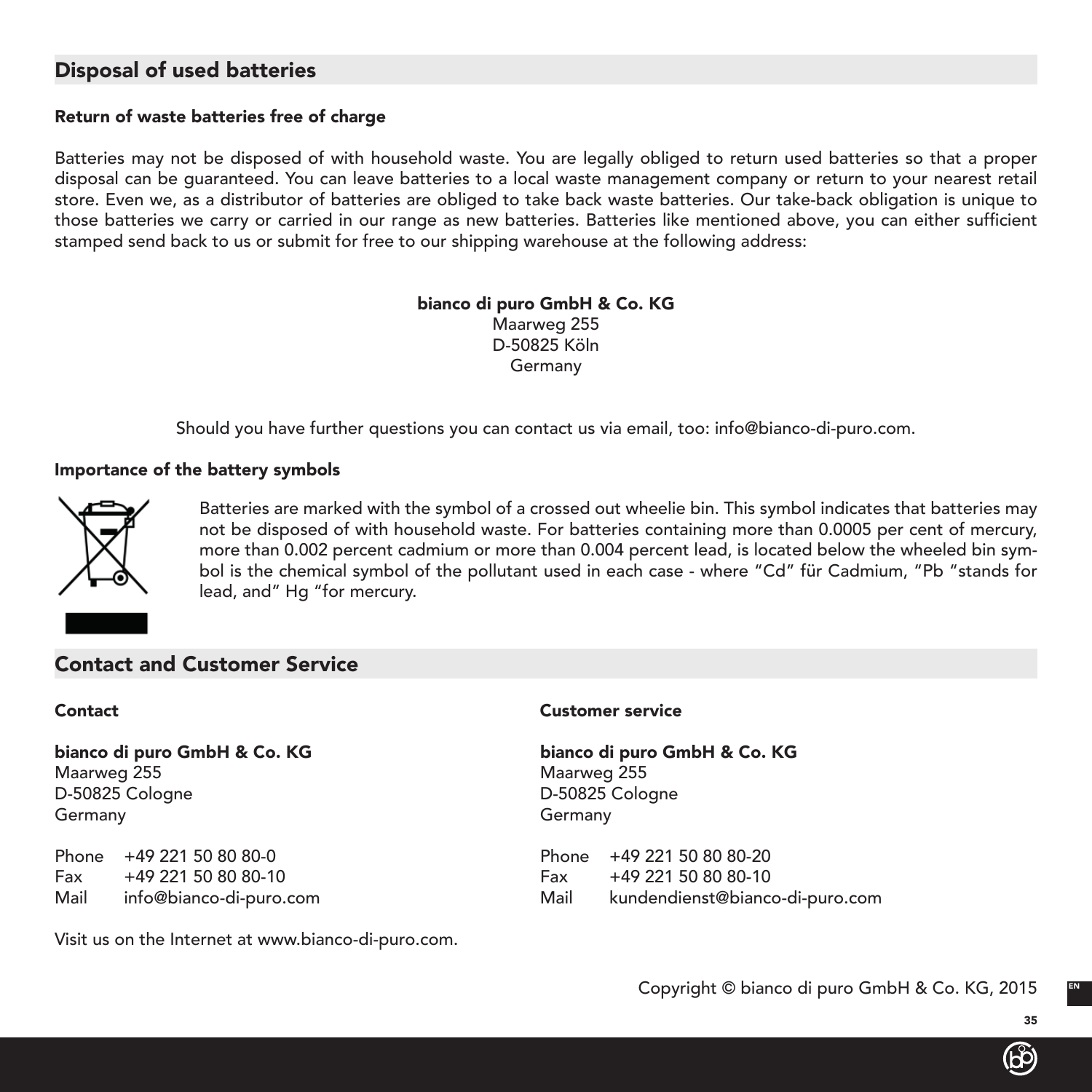# **Index**

36